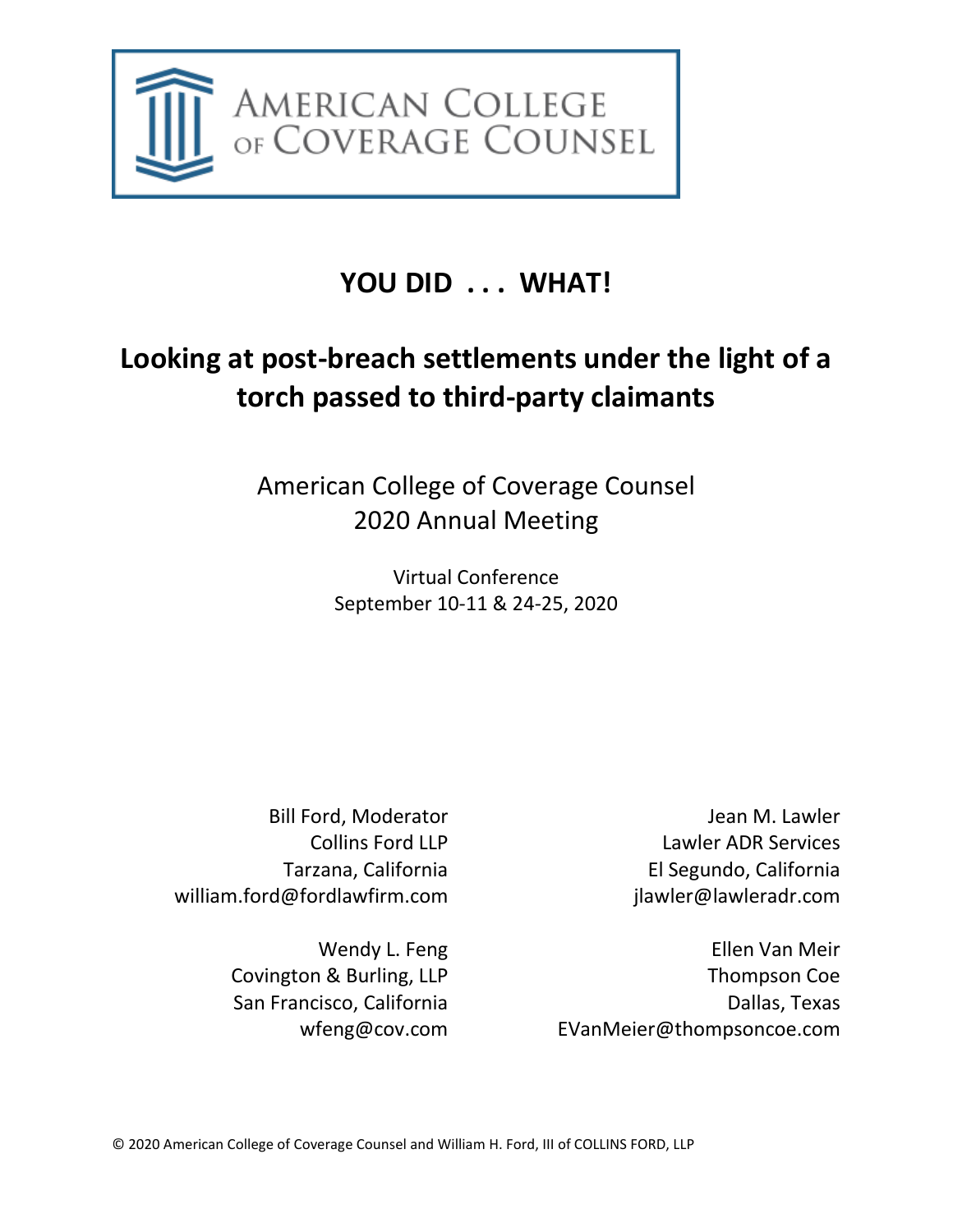#### **YOU DID …. WHAT!**

#### **Looking at Post-Breach Settlements Under the Light of a Torch Passed to Third Party Claimants**

#### **The Hypothetical**:

D purchased a \$1 million general liability insurance policy from GOT-U INS. CO.

D is sued by P.

P's complaint aggressively alleges many factual claims. Some of the claims, while not true, are at least potentially covered, thereby giving rise to GOT-U'S duty to defend the entire suit. Some of the claims are true but would never be even potentially covered. The uncovered claims create an exposure of at least \$1.5 million, not including punitive damages.

D timely notifies GOT-U of P's suit. D requests a defense. However, GOT-U both denies coverage and fails to defend D, pointing to the claims that are not even potentially covered (ignoring the others).

D lacks the financial resources to defend itself and enters into a reasonable and noncollusive "Settlement, Assignment, and Limited Recourse Agreement" ("Settlement") pursuant to which (a) D settles with P for \$1.5 million, (b) D assigns all assignable rights and claims against GOT-U to P and (c) P agrees that its sole recourse for collection will be limited to the recovery of assigned claims against GOT-U, not D's assets.<sup>1</sup>

P, as assignee, sues GOT-U.

Now, P alleges breach of contract and breach of the implied covenant of good faith and fair dealing arising out of GOT-U's breach of its duty to defend D. P claims, among other damages, the full amount of the Settlement, \$1.5 million.

GOT-U conducts certain discovery including depositions of both D and P. GOT-U obtains facts which establish the falsity of P's claims that were at least potentially covered.

GOT-U'S defenses include the following:

<sup>&</sup>lt;sup>1</sup> This hypothetical stipulates that emotional distress and punitive damages are not assignable at law. The assignability of punitive damages is dependent on the jurisdiction. See, United Heritage Property and Cas. Co. v. Farmers Alliance Mut. Ins. Co. (D. Idaho, Feb. 9, 2012, No. CIV. 1:10-456 WBS) 2012 WL 442881, at \*5 ("Other states to have addressed this question have similarly held that claims for punitive damages can be assigned when they are based on otherwise assignable causes of action").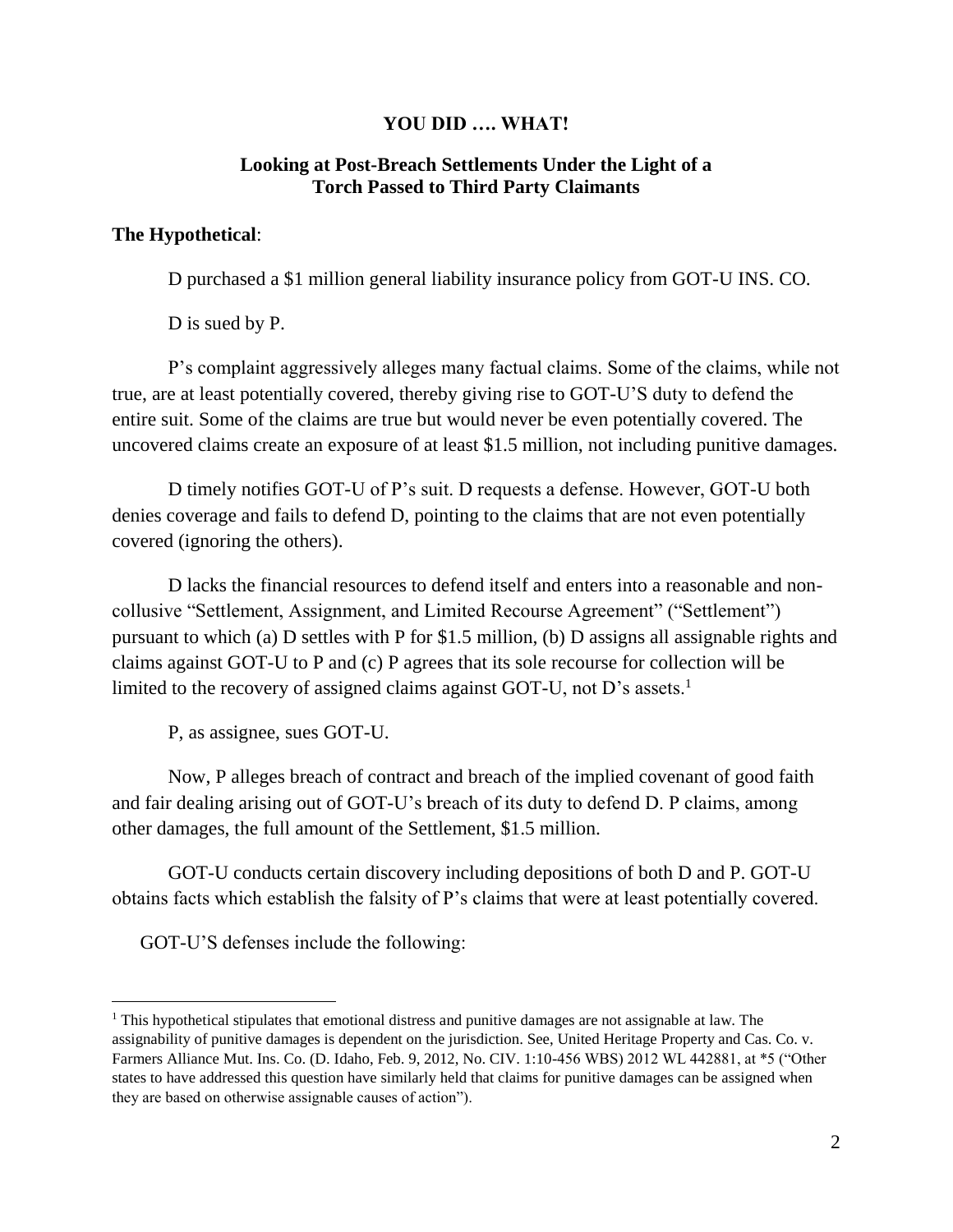- 1. That breach of its duty to defend D, if any, did not "cause" the Settlement or the amount thereof;
- 2. The assignable damages are limited to fees and costs paid or incurred by D or, at best, are capped at policy limits subject to any retention;
- 3. That because D paid no money and was "immunized" against collection by the limited recourse term of the Settlement, D suffered no detriment or loss and P has no claim;
- 4. Relying on evidence obtained during discovery, GOT-U contends the Settlement was not "covered;" hence, P has no claim against GOT-U.

#### **The Argument**

## **I. First Defense: The insurer's breach of its defense obligation was not the legal cause of the Settlement**

#### **A. D had a right to mitigate GOT-U's breach by its settlement**

It is widely recognized that when an insurer wrongfully fails or refuses to provide a defense to its insured, the insurer has materially breached the insurance contract, and the abandoned insured is entitled to enter into a reasonable and non-collusive post judgment settlement with the plaintiff and then maintain an action against the insurer to recover the amount of the settlement.<sup>2</sup> In addition, the majority of courts have recognized the insured's right to assign its action against the insurer in exchange for a covenant not to execute.<sup>3</sup>

One clear implication from the majority rule is that a contractual breach of the defense obligation "entitles" the insured to make a reasonable settlement. This means the causal link between breach of the defense obligation and settlement is a given. As explained by one court, "the unacceptable alternative would be to compel the insured, following the insurer's breach, invariably to force the dispute to trial and thus to risk additional (and

<sup>&</sup>lt;sup>2</sup> See generally, D. Richmond, The Consent Judgment Quandary of Insurance Law, 48 TTIPLJ 537 (2013); C. Wood, *Assignments of Rights and Covenants Not to Execute in Insurance Litigation,* 75 Tex. L.Rev. 1373 (1997); J. Harris, *Judicial Approaches to Stipulated Judgments, Assignments of Rights, and Covenants not to Execute in Insurance Litigation,* 47 Drake L.Rev. 853 (1999).

<sup>3</sup> *Ibid., Strahin v. Sullivan,* 220 W.Va. 329, 342; 647 S.E.2d 765, 778 (2007) (explaining the majority of jurisdictions recognize the validity of a third-party's claim arising from a post-breach settlement with an assignment and covenant not to execute).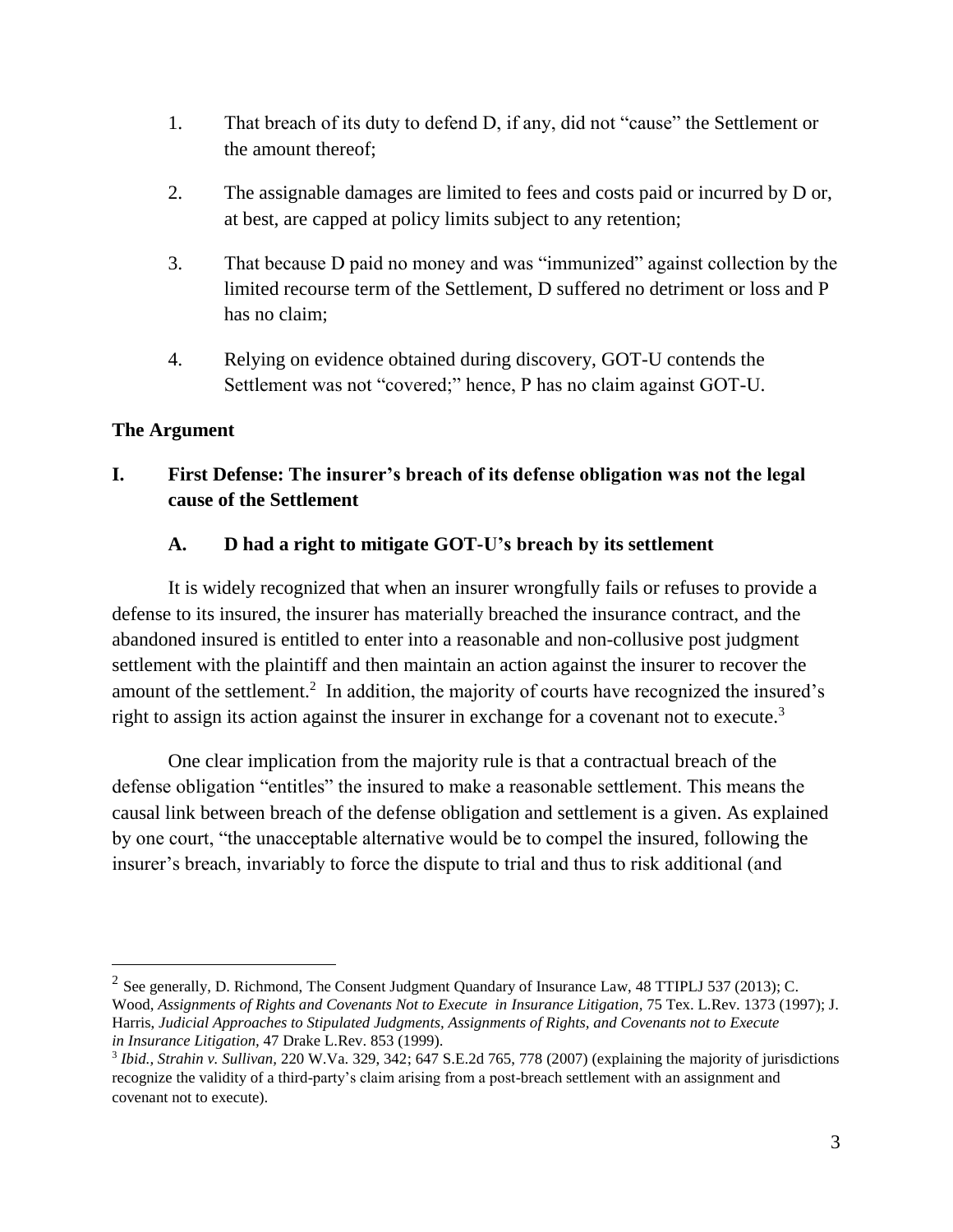perhaps uninsured) exposure and to incur unnecessary expenditure of the insured's own money and of the state's overtaxed judicial resources."<sup>4</sup>

#### **B. The anatomy of an** *Isaacson* **reimbursement claim**

California recognizes an insured's post-breach right to enter into a reasonable, noncollusive settlement pre-judgment.<sup>5</sup> The anatomy of an *Isaacson* claim is made up of 4 points:

Point 1 - If an insurer, with notice of the pendency of the underlying action, wrongfully denied coverage or improperly refuses to provide its insured with a defense, the insured is entitled to make a reasonable settlement of the claim in good faith and then maintain an action against the insurer to recover the amount of the settlement.<sup>6</sup>

Point 2 **-** In a later action against the insurer, based upon a breach of the contractual obligation to provide a defense, a reasonable settlement made by the insured to terminate the underlying claim may be used as *presumptive evidence* of the [1] insured's liability on the underlying claim, and [2] the amount of such liability.<sup>7</sup>

Point 3 **–** To rely on the presumptions, an insured is required to establish three basic or foundational facts: (1) the insurer wrongfully failed or refused to provide coverage or a defense, (2) the insured thereafter entered into a settlement of the litigation which was (3) reasonable in the sense that it reflected an informed and good faith effort by the insured to resolve the claim.<sup>8</sup>

Point 4 **–** Once the insured presents these basic facts then the insured is entitled to an evidentiary presumption (under California Evidence Code §605), which affects the burden of proof at trial.<sup>9</sup>

Point 1 establishes causation. Point 2 makes clear the insured's presumed liability and amount of that liability flow from a reasonable settlement. This means the insured is never required to prove either his own liability or the amount thereof. Point 3 makes clear that a

<sup>9</sup> *Pruyn* at 529.

 <sup>4</sup> *Pruyn v. Agricultural Ins. Co.,* 36 Cal. App. 4th 500, 529 (1995).

<sup>5</sup> *Isaacson v. California Ins. Guarantee Assn.* 44 Cal.3d 775 (1988); *Xebec Development Partners, Ltd. v. National Union Fire Ins. Co.,* 12 Cal.App.4th 549 (1993); and *Pruyn v. Agricultural Ins. Co.,* supra, 36 Cal. App. 4th 500.

<sup>6</sup> *Pruyn, supra,* 36 Cal.App.4th at 515 (citing and quoting *Isaacson*, 44 Cal.3d at 791).

<sup>7</sup> *Ibid.*

<sup>8</sup> *Pruyn, supra,* at 528.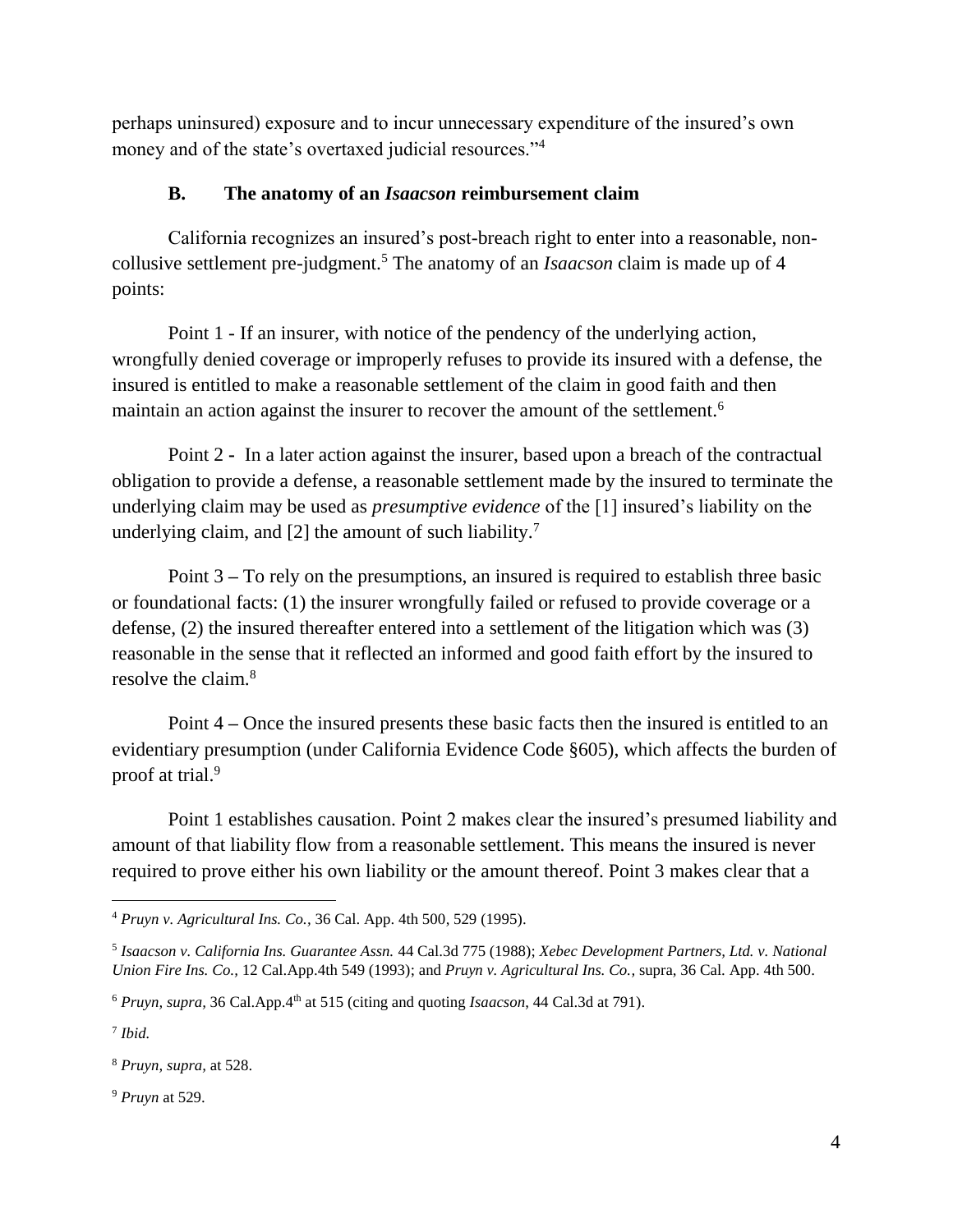settlement is established as reasonable by the same kind of evidence as would support a good faith determination by the court that the settlement was in the "ball-park."<sup>10</sup> Point 4 makes clear that the insurer has an opportunity to challenge the settlement by showing that the settlement amount was unreasonable or fraudulent or collusive as not reached at arm's length.

#### **II. Second Defense: The assignable damages are limited to fees and costs paid or incurred by D or, are capped at policy limits subject to any retention**.

## **Upon breach of the defense obligation, the better-reasoned view is that there is no "cap" to limit damages to defense fees and costs paid or incurred**

GOT-U's Second defense reflects perhaps the "majority view" that "[w]here there is no opportunity to compromise the claim and the only wrongful act of the insurer is the refusal to defend, the liability of the insurer is ordinarily limited to the amount of the policy plus attorneys' fees and costs."<sup>11</sup>

Recently, the Nevada Supreme Court, in response to a certified question submitted by the U.S. District Court for the District of Nevada, embraced the "minority view" as the better approach, *i.e.*, that damages for a breach of the duty to defend are not automatically limited to the amount of the policy; instead, the damages awarded depend on the facts of each case.<sup>12</sup>

In *Century Surety* the court held the majority view places an "artificial" limit to the insurer's liability. It reasoned that whereas a limits "cap" on damages is based on the duty to indemnify, "[a] duty to defend limited to and coextensive with the duty to indemnify would be essentially meaningless: insured's pay a premium for what is partly litigation insurance

 $\overline{a}$ 

<sup>10</sup> *Tech-Bilt, Inc.v. Woodward-Clyde & Associates,* 38 Cal.3d 488 (1995) (provides trial courts with guidance in determining motions for good faith settlement under Cal. C. Civ. Proc. §877.6 which cuts off certain contribution rights of non-settling defendants). The *Tech-Bilt* court used the expression "ball park" to provide a short hand reference to a more specific, factor driven analysis for trial courts to follow when determining whether the settlement was "in the ball park" – motion granted; or when the settlement "out of the ball park" – motion denied. The factors to consider include a rough approximation of plaintiffs' total recovery, the amount of the settlement, the parties' financial conditions, and the existence of collusion, fraud or tortious conduct aimed to injure the interests of non-settling defendants. See, *Tech-Bilt, supra,* 38 Cal.3d at 499.

<sup>11</sup> *Comunale v. Traders & General Ins. Co.*, 50 Cal.2d 654, 659-60 (1958) (*Comunale*); see also *Emp'rs Nat'l Ins. Corp. v. Zurich Am. Ins. Co. of Ill.,* 792 F.2d 517,520 (5th Cir. 1986).

<sup>12</sup> See, *Century Surety Company v. Andrew*, 134 Nev. 819,823 citing, *Burgraff v. Menard, Inc.*, 367 Wis.2d 50, 875 N.W.2d 596, 608 (2016).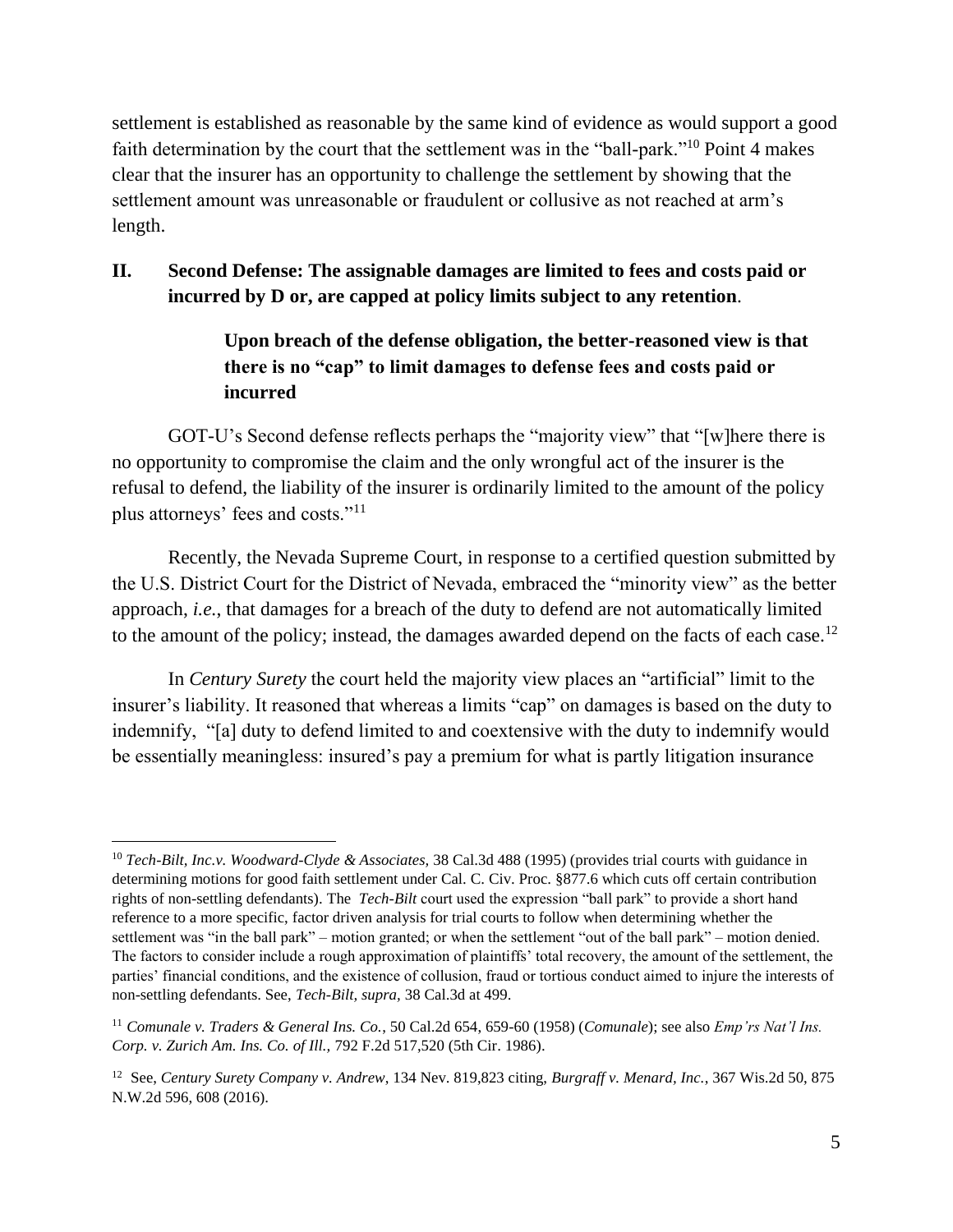designed to protect . . . the insured from the expense of defending suits brought against him." $^{13}$ 

Policyholders (or their assignees, like P) should consider the following arguments in opposition to the so-called majority view: First, to the extent *Comunale* ever was a statement of the majority view, it is now fragile. The flawed premise, quoted above, was *dictum.* So, the musing went, *if* the insured employs competent counsel there would be no ground for concluding that a judgment against the insured would have been for a lesser sum had the defense been conducted by the insurer's counsel. *Comunale's* 1958 *dictum* cannot be reconciled with the same court's later landmark *holding,* in *Gray v. Zurich Ins. Co*. <sup>14</sup> Recall, *Gray* held a breaching insurer liable for the full amount of a judgment against its insured.<sup>15</sup> Like GOT-U, the insurer in *Gray* tried to argue it only had to reimburse the insured's expenses in defending the third-party action, but not payment of the judgment. *Id.* at 279-80. The court rejected any such hard-and-fast rule because it would "impose upon the insured 'the impossible burden' of proving the extent of the loss caused by the insurer's breach." *Id.* at 280. Thus, the law's thoughtful evolution in just *eight short years* progressed rapidly from hypothesizing that an abandoned insured's counsel might not make a judgment "lesser" than insurer-selected counsel, on the one hand, to an adamant refusal to impose the "impossible burden" of proving the extent of loss, on the other.

Second, "[C]ourts have for some time accepted the principle that an insured who is abandoned by its liability insurer is '*free*' to make the best settlement possible with the thirdparty claimant, including a stipulated judgment with a covenant not to execute."<sup>16</sup> The analysis is not one of causation.

Third, GOT-U's suggestion that only defense expenses are recoverable upon breach of the defense obligation would contradict decades of established that law post-breach settlements give rise to presumptions of insureds' *liability* and the *amount* thereof. These presumptions would be meaningless if damages were limited to defense expenses.

<sup>13</sup> *Century Surety Co. v. Andrew, supra*, 134 Nev. 819, 825.

<sup>14</sup> 65 Cal. 2d 263, 419 P.2d 168 (1966).

<sup>15</sup> *Gray, supra,* at 263.

<sup>&</sup>lt;sup>16</sup> *Pruyn, supra,* 36 Cal. App. 4<sup>th</sup> at 515; also, *Samson v. Transamerica Ins. Co.*, 30 Cal. 3d 220, 240-242 and *Isaacson v. California Ins. Guar. Assn*., 44 Cal. 3d 775, 791.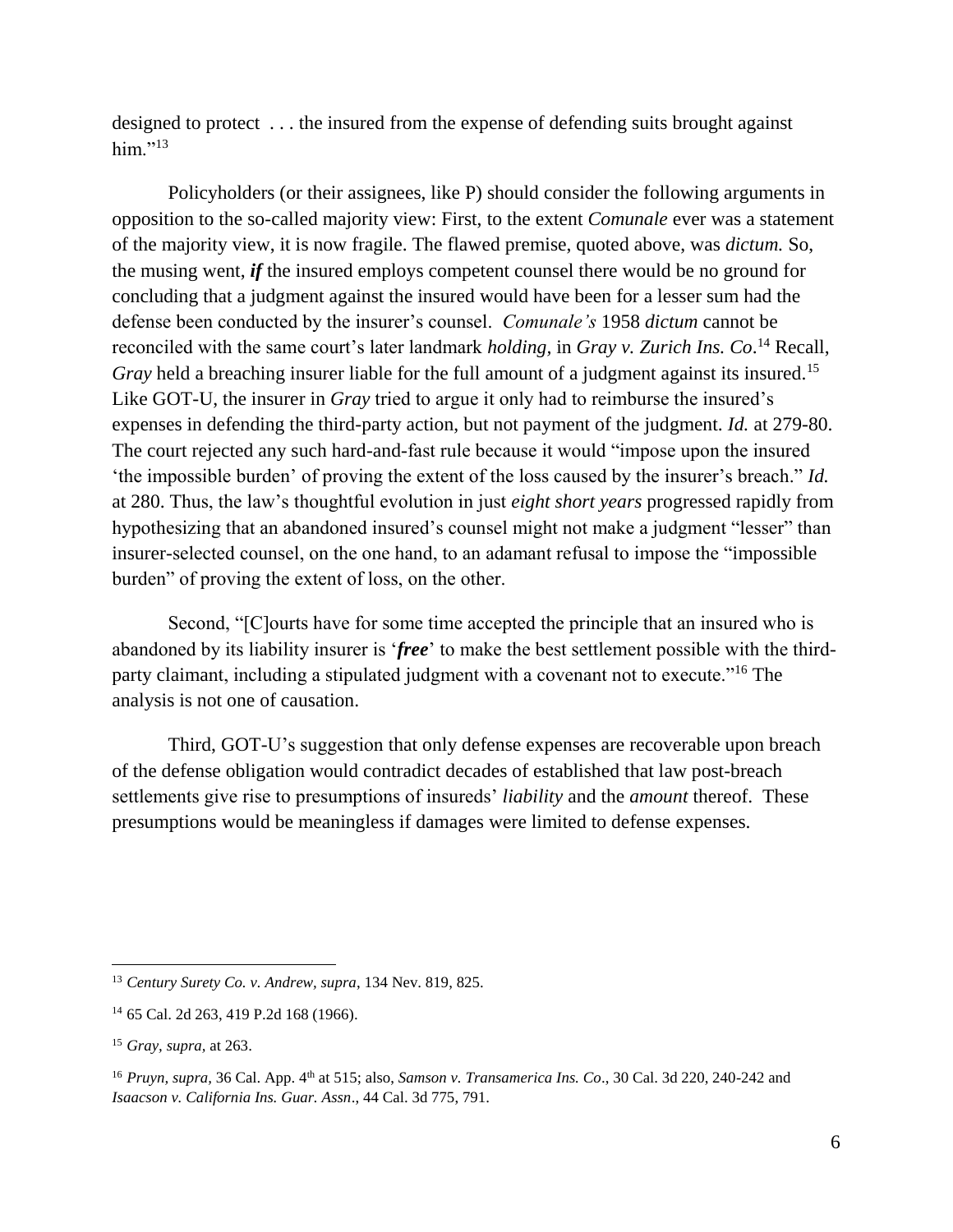Finally, consistent with general contract principles, the insured should be entitled to consequential damages resulting from the insurer's breach of its contractual duty to defend.<sup>17</sup>

As case law has made plain, the proper measures of damage for contractual or tortious breaches of the defense obligation, codified in California by Civil Code §§ 3300 and 3333 respectively, apply so that the amount of a reasonable and non-collusive post-breach settlement is always sufficient to establish and quantify damage without any reference to "coverage."

# **III. Third Defense: Because the limited recourse agreement immunized D from having to fund the settlement, D suffered no detriment or loss and thus P has no claim**

## **A. Policyholders should argue the "hypothetical of the innocent insured" to demonstrate why requiring "coverage" for post-breach settlements would eliminate incentives for settlement and waste judicial resources**

Recall, P's numerous, aggressive allegations against D were *not true* with respect to the claims that were at least potentially covered. Put another way, given D's factual innocence, there was little or no chance GOT-U would ever be required to pay an adverse judgment against D pursuant to indemnity coverages.

It can be seen that if GOT-U'S position was ever written into the law so that reasonable post-breach settlements nonetheless had to be "covered," no just results would follow. There would be an obvious chilling effect on settlements: litigants would lose, courts would lose, and only insurers would "win."

P would have no incentive to settle, except for cash, because the assigned claims would have little value to the extent P, as assignee, had to prove "coverage."

If D was unwilling or *unable* to defend, the underlying P v. D lawsuit would proceed to default judgment. The insurer, having breached its defense duty, would lie-in-wait for prosecution of D's assigned claims, knowing it had saved money by not defending and ready to put some of its savings to use against P's assigned claims.

 $\overline{a}$ 

<sup>17</sup> See *Century Surety, supra,* at 825 (citing Restatement of Liability Insurance Sec. 48 (Am. Law Inst., Proposed Final Draft No. 2, 2018)).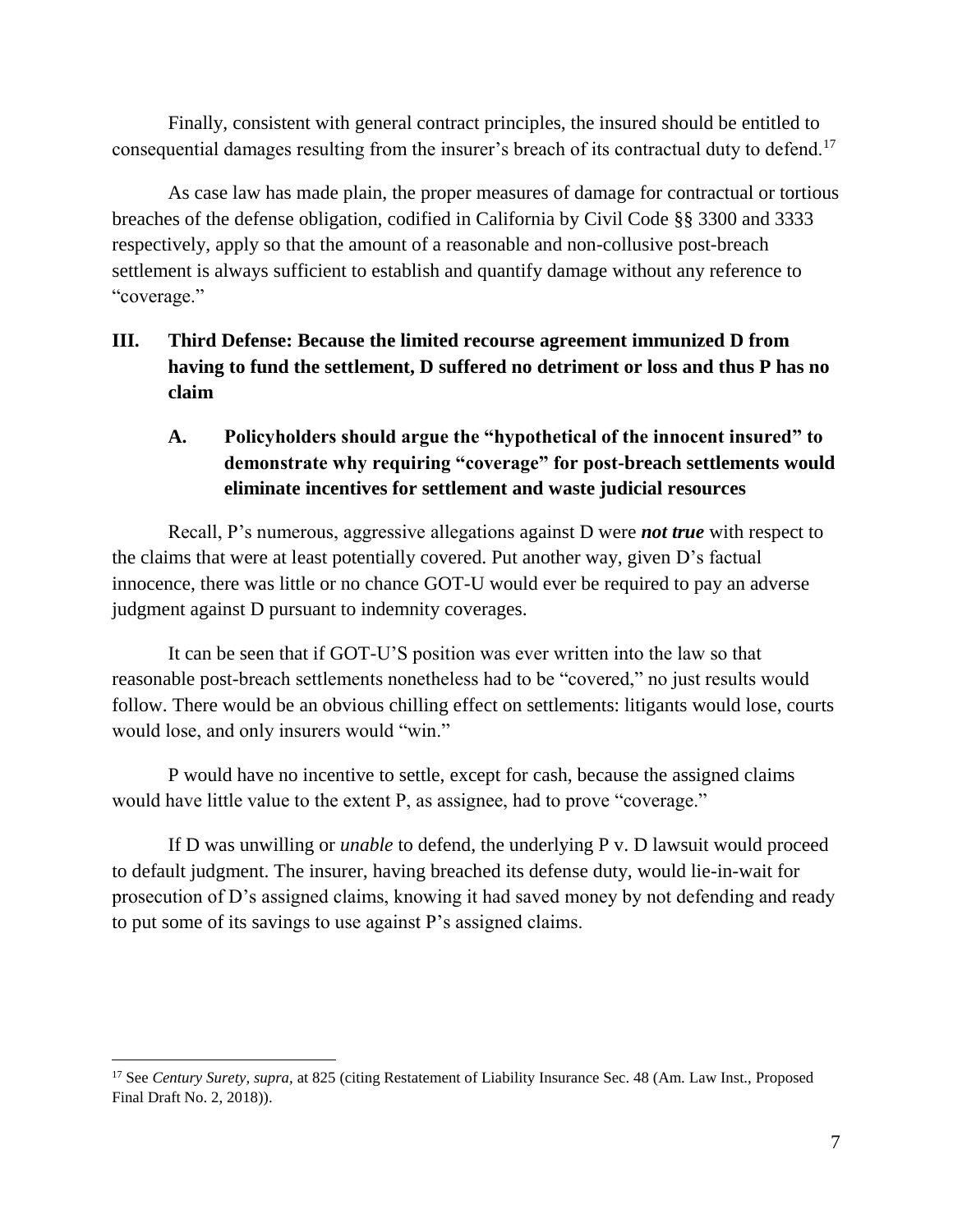Judicial resources would always be wasted either on the underlying P v. D suit that was forced to default or on trial of P's assigned claim, wherein P would be forced to the impossible burden of proving "coverage" for the post-breach settlement.

Thus, setting aside that P's second suit would be both pointless *and* virtually impossible to manage, GOT-U'S proposed rule would effectively remove *assignments with covenants not to execute* as established means of self-protection. Abandoned insureds, like D, innocent of alleged covered wrongdoing, would be far less able to settle actions because their Third-Party adversaries would be disinclined to accept assignments without potential value. At bottom, only insurers win—courts and insureds lose.

# **B. D, as Assignor of its rights against GOT-U, suffered a loss; that D made no actual Payment to P and is "insulated" from Personal Liability is irrelevant**

GOT-U may argue that P has no bad faith claim against it. So it would go, because D paid no actual money and was "insulated" against personal liability by the post-breach settlement, he suffered no cognizable loss or detriment.

P's response should be simple and straightforward.

P should correctly acknowledge that breach of the implied covenant of good faith and fair dealing (bad faith) occurs if the insurer "acts unreasonably and without proper cause in failing to investigate a claim, refusing to provide a defense, or either delaying or failing to pay benefits due under the policy."<sup>18</sup> Also, P can readily concede "[Bad faith] is '*actionable'* because such conduct causes financial loss to the insured, and it is the financial loss or risk of financial loss which defines describing the unreasonable withholding of a policy benefit as a financial loss or risk of financial loss which defines the cause of action."<sup>19</sup>

However, the insured's right to a defense is a policy benefit, *to say the least*; it's also a primary right as important as the insured's right to indemnity and California courts have been consistently solicitous in the insured's expectations on this score. <sup>20</sup>

<sup>&</sup>lt;sup>18</sup> *Richards v. Sequoia Ins. Co.*, 195 Cal. App. 4<sup>th</sup> 431, 438 (2011).

<sup>19</sup> *Gourley v. State Farm Mut. Auto.*, 53 Cal.3d 121, 123.

<sup>20</sup> *Montrose Chem. Corp. v. Superior Court*, 6 Cal. 4th 287, 295-296 (1993); *Buss v. Superior Court*, 16 Cal. 4th 35, 45 (1997).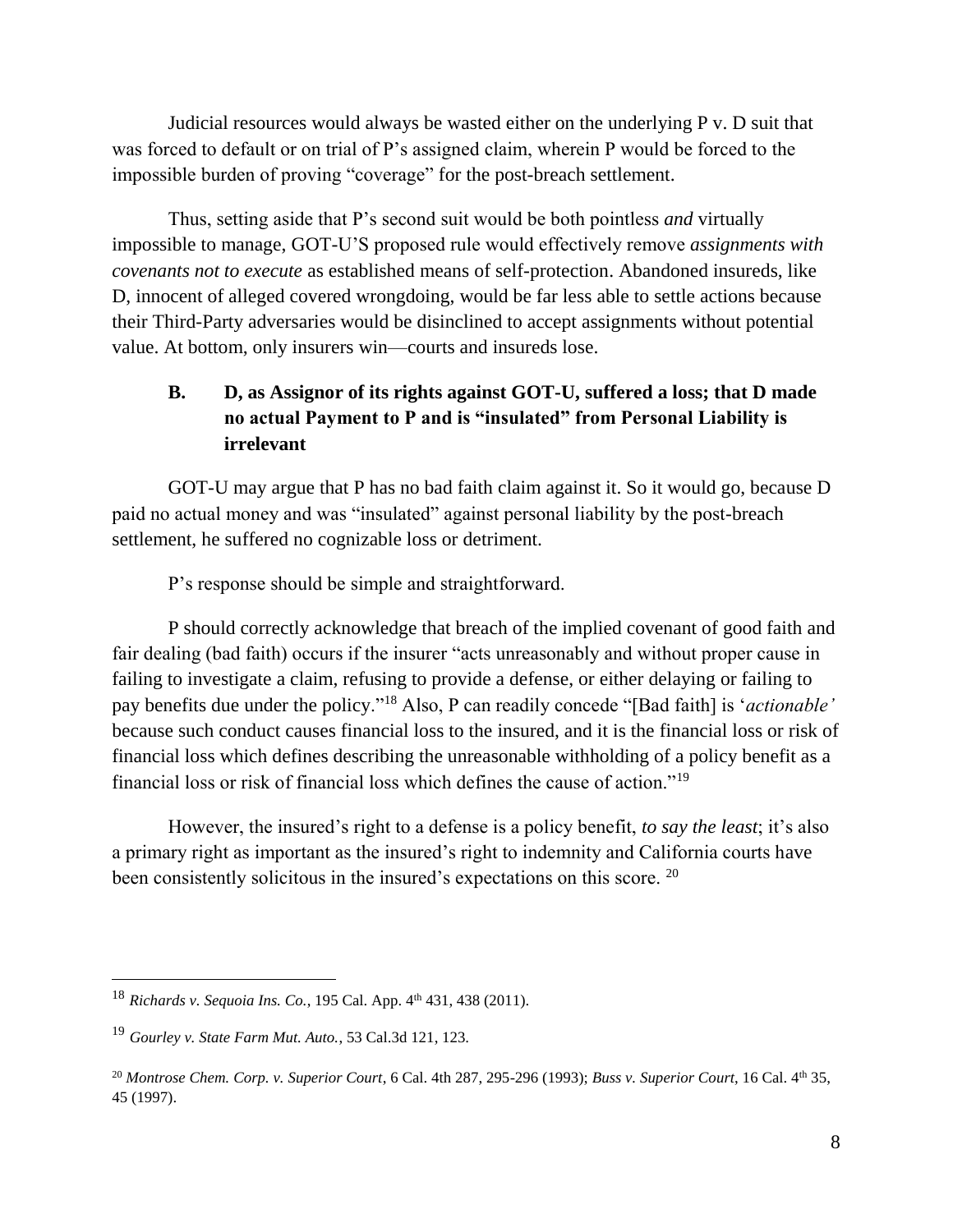In the post-breach settlement D assigned its claims against GOT-U to P and "[a] thing in action is a right to recover money or other personal property by a judicial proceeding."<sup>21</sup> "A thing in action, arising out of the violation of a right of property, or out of an obligation, may be transferred by the owner."<sup>22</sup>

D's property rights, its claims against GOT-U, assigned to P, were not "gifted;" they were assigned in consideration of the limited recourse agreement (or covenant not to execute). D's economic loss was the transfer (assignment) of its claims including for breach of GOT-U's defense obligation and related bad faith—the amount of D's detriment or loss or damage, however described, will always equal the amount of P's recovery, if any, which will only be determined in the P v. GOT-U suit.

- **IV. FOURTH DEFENSE: Got-U's New Evidence, obtained in discovery conducted post-breach and post-settlement, tends to show P's potentially covered claims would never have been actually covered; hence the post-breach settlement is not "covered"** 
	- **A. After violating its duty to defend, an insurer cannot by "hindsight" resort to newly discovered evidence that the post-breach settlement is not "covered"** 
		- **1. The newly discovered facts are irrelevant because "coverage" measured by a standard applicable to indemnity is never at issue with respect to post-breach settlements**

For a host of compelling reasons, actual "coverage," measured by the indemnity standard applicable to *judgments,* is completely irrelevant to post-breach settlements. As discussed in this paper, Policyholders (or their Assignees, like P) should argue as follows:

- Point 1: Upon breach of the defense obligation, the insured had a right to enter into a reasonable, non-collusive post-breach settlement; the settlement established and quantified the insured's loss, detriment or damage as reflected by the presumptions that the settlement reflected the fact of its liability and that the amount was reasonable;
- Point 2: The Insured's claim (or its Assignee's claim, like P's) for reimbursement of the amount of the post-breach settlement is not in the nature of a claim

<sup>21</sup> *Cal. Civil Code* § 953.

<sup>22</sup> *Cal. Civil Code* § 954.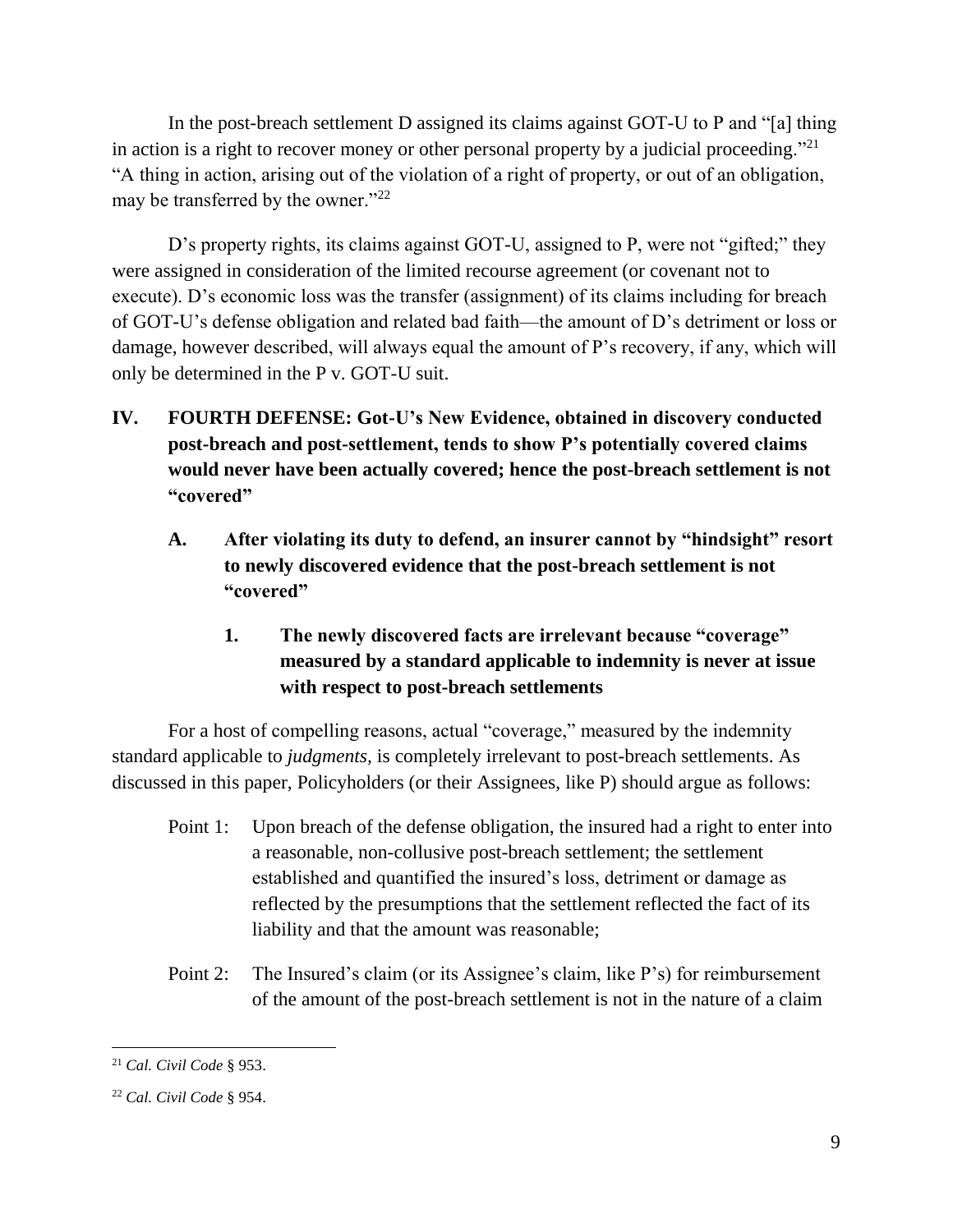for "indemnity," i.e., it is not a claim to collect on a judgment; hence, there is no basis upon which to apply principles of collateral estoppel—there is no judgment and no findings;

- Point 3: The duty to indemnify, on the one hand, and the duty to defend, on the other, cannot be collapsed or made interchangeable; they differ in purpose; they differ in triggers; they differ in substance; and they differ in scope. Hence, there is no rational basis to apply an "indemnity" standard to a post-breach settlement. Related to this point:
	- a. The "purposes" are different; whereas the purpose of the duty to defend is to "avoid or at least minimize liability" *before* liability has been established, the purpose of the duty to indemnify is to "resolve liability" *after* it has been established;
	- b. The "triggers" are different; the duty to defend may arise as soon as damages are "sought" in some amount—the duty to indemnify can only arise after damages are "fixed" in some amount;
	- c. The "substance" of each is different; the duty to defend entails the rendering of a service, namely, the mounting and funding of a defense, the indemnity obligation entails the payment of money; and
	- d. The "scope" of each is different; the duty to indemnify may be broad but the duty to defend is perforce broader still—where there is a duty to defend, there may be a duty to indemnify; but where there is no duty to defend, there cannot be a duty to indemnify.<sup>23</sup>
- Point 4: Having breached its duty to defend, GOT-U cannot point to any viable "Reservation of Rights," therefore, there is no basis upon which to assert grounds for non-coverage of the post-breach settlement; in effect, GOT-U cannot cloak itself with the same rights and prerogatives available to an insurer that honored its defense obligation while properly reserving rights to later dispute or disclaim coverage.<sup>24</sup>

<sup>23</sup> See, the California Supreme Court's scholarly opinion in *Certain Underwriters at Lloyd's of London v. Superior Court (Powerine),* (2001) 24 Cal. 4th 945, 951, 975, wherein each sub-part of Point 3 is set forth in greater detail.

<sup>&</sup>lt;sup>24</sup> This point is discussed herein at IV.D.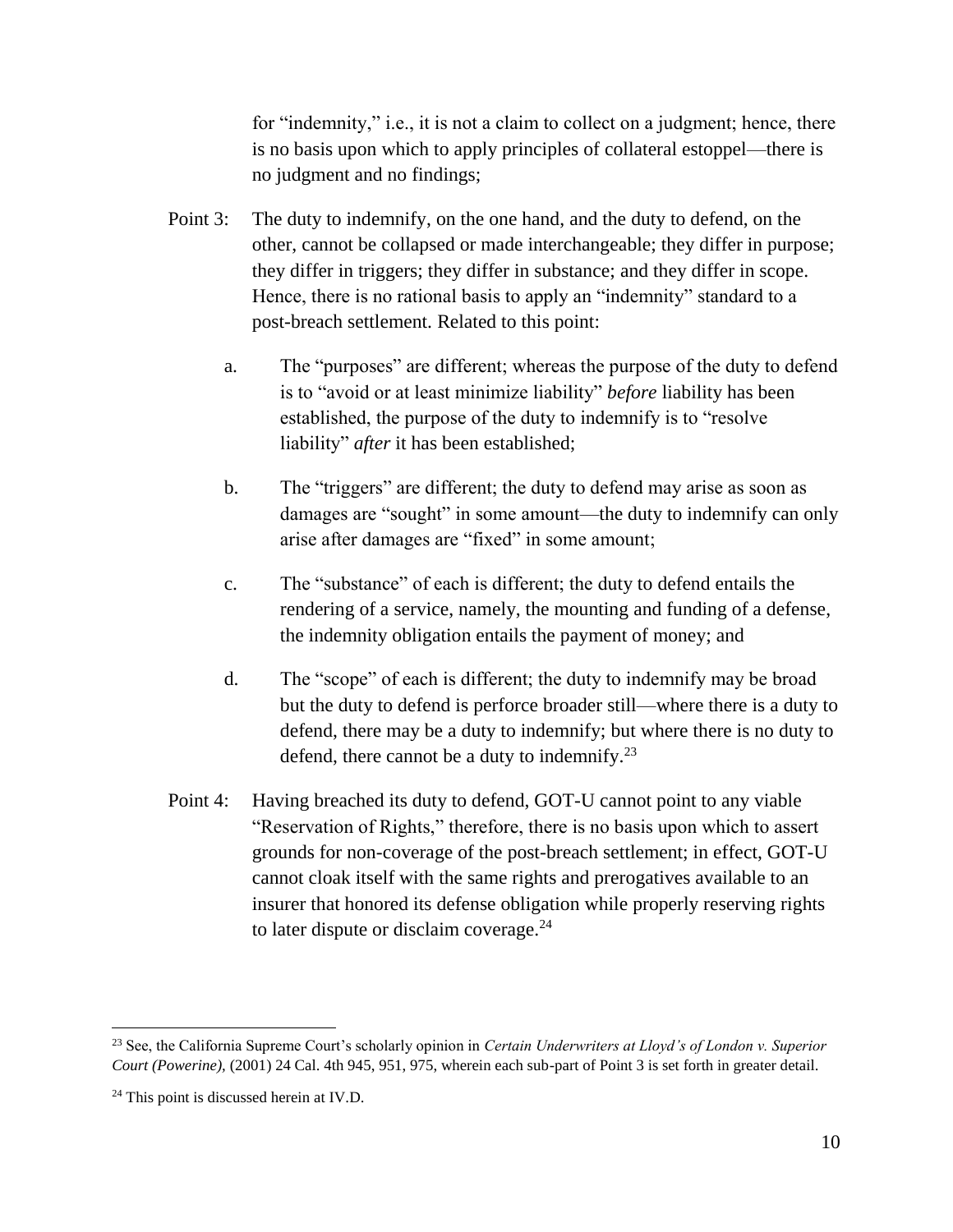## **2. Aside from being irrelevant, an insurer's newly discovered evidence to the effect a post-breach settlement may not be "covered" violates public policy**

Through the years, in different contexts, courts have consistently rejected, as unfair and against public policy, various efforts by insurers to justify "non-coverage" results by "hindsight." In California, for example, *Mullen v. Glens Falls Ins. Co.*<sup>25</sup> illustrates the concept. There, an insurer refused to defend or indemnify, contending the underlying action was based on an intentional assault which was excluded from coverage. The refusal to defend was wrongful because, at the time of the refusal, there was a potential for coverage. The insured hired his own counsel; the ensuing verdict against him was based on intentional assault, thus the insurer would have been "vindicated" in its belief of non-coverage.

However, the insured was entitled to seek not only his costs of defense but also the full amount of the judgment. The court's decision was based on the notion an insurer may not deny an insured a defense at a time when it has reason to believe there is a potential for coverage and then, later, rely on the results of the lawsuit and/or subsequent factors to prove that there was in reality no potential liability in the first place. *Mullen v. Glens Falls Ins. Co.*<sup>26</sup> Public policy "alone" drove the ruling in *Mullen*. The court reasoned that "otherwise an insurance carrier could refuse to defend its insured on the slightest provocation and *then resort to hindsight for the justification.*" <sup>27</sup> The rule of *Mullen* is that the amount of judgments—including even judgments that, upon adjudication, turn out to be not covered equate with and constitute detriment to support a damage claim for an insurer's failure or refusal to defend.

*Mullen* is not unique or aberrational. The purpose and rationale of other "nojustification-by-hindsight" rules have been deeply woven into the fabric of coverage law for decades. For example, in *Gray,<sup>28</sup>* explicit to the court's landmark decision was a rejection of the insurer's "argument that the duty to defend dissolves simply because the insured is unsuccessful in his defense and because the injured party recovers of the basis of a finding of the assured's willful conduct."<sup>29</sup> Hindsight was not available to the breaching insurer, Zurich Insurance Company, left pointing to an "uncovered" judgment.

<sup>25</sup> 73 Cal. App. 3d 163 (1977)

<sup>26</sup> 73 Cal. App. 3d at 173.

<sup>27</sup> *Id.* at 173 (emphasis added).

<sup>28</sup> 65 Cal. 2d 263.

<sup>29</sup> *Gray* at 278.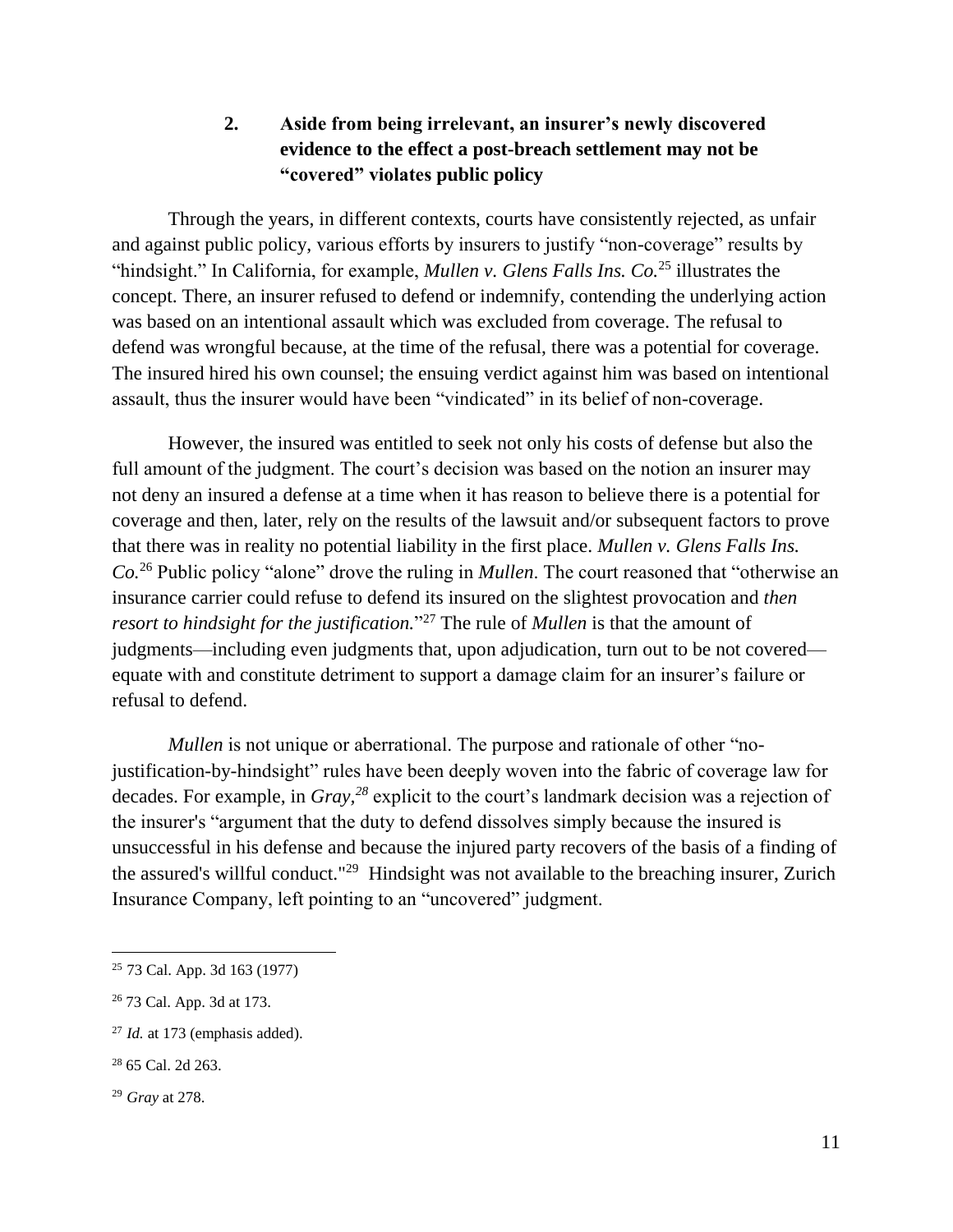Regarding *Gray*, it may help to pause and appreciate that the world *will never know* from the uncertain judgment in *Gray* whether, fifty plus years ago, Dr. Gray was acting "negligently" (covered) or "willfully" (not covered). It doesn't matter. The California Supreme Court removed any unfair "wait-and-see" option from Zurich, which it determined to be liable for the full amount of the judgment whether covered or not covered.

Other "no hindsight" rule formulations, are instructive. Consider the rule that a declaratory judgment of "no coverage," either by summary judgment or after trial, never retroactively relieves the insurer of the duty to defend. It only prospectively relieves the insurer of the obligation to continue to defend after the declaration. See, *Montrose Chemical Corp. v. Superior Court.* 30

Yet another example of "no justification by hindsight" can be seen in *Haskel, Inc. v.* Superior Court.<sup>31</sup> There, the court held that in a declaratory relief action to determine coverage, that insurers enjoy no right to delay adjudication of their defense obligations until they can "develop" sufficient evidence through discovery to retroactively justify their earlier refusal to provide that defense.<sup>32</sup>

Another example of no justification by hindsight" is implicit in *Buss v. Superior Court*, ("*Buss*").<sup>33</sup> Recall, in a "mixed" action, in which some of the claims are at least potentially covered and others are not, the insurer has a contractual duty to defend as to claims that are at least potentially covered, having been paid premiums by the insured therefor, but does not have a contractual duty to defend as to those that are not, having not been paid therefor. The *Buss* court justified the insurer's duty to defend the entire "mixed" action prophylactically, as an obligation imposed by law:

> To defend meaningfully, the insurer must defend immediately. [citation] To defend immediately, it must defend entirely. It cannot parse the claims, dividing those that are at least potentially covered from those that are not.<sup>34</sup>

<sup>34</sup> *Ibid.*

<sup>30</sup> 6 Cal. 4th 287, 295 (1993); see also, *Buss v. Superior Court*, *supra,* 16 Cal. 4th at 46 ("before [being extinguished] it had a duty to defend; after, it does not have a duty to defend further").

<sup>31</sup> 33 Cal. App. 4th 963, 977 (1995)

<sup>32</sup> *Id*. at 977.

<sup>33</sup> 16 Cal. 4th at 48-49.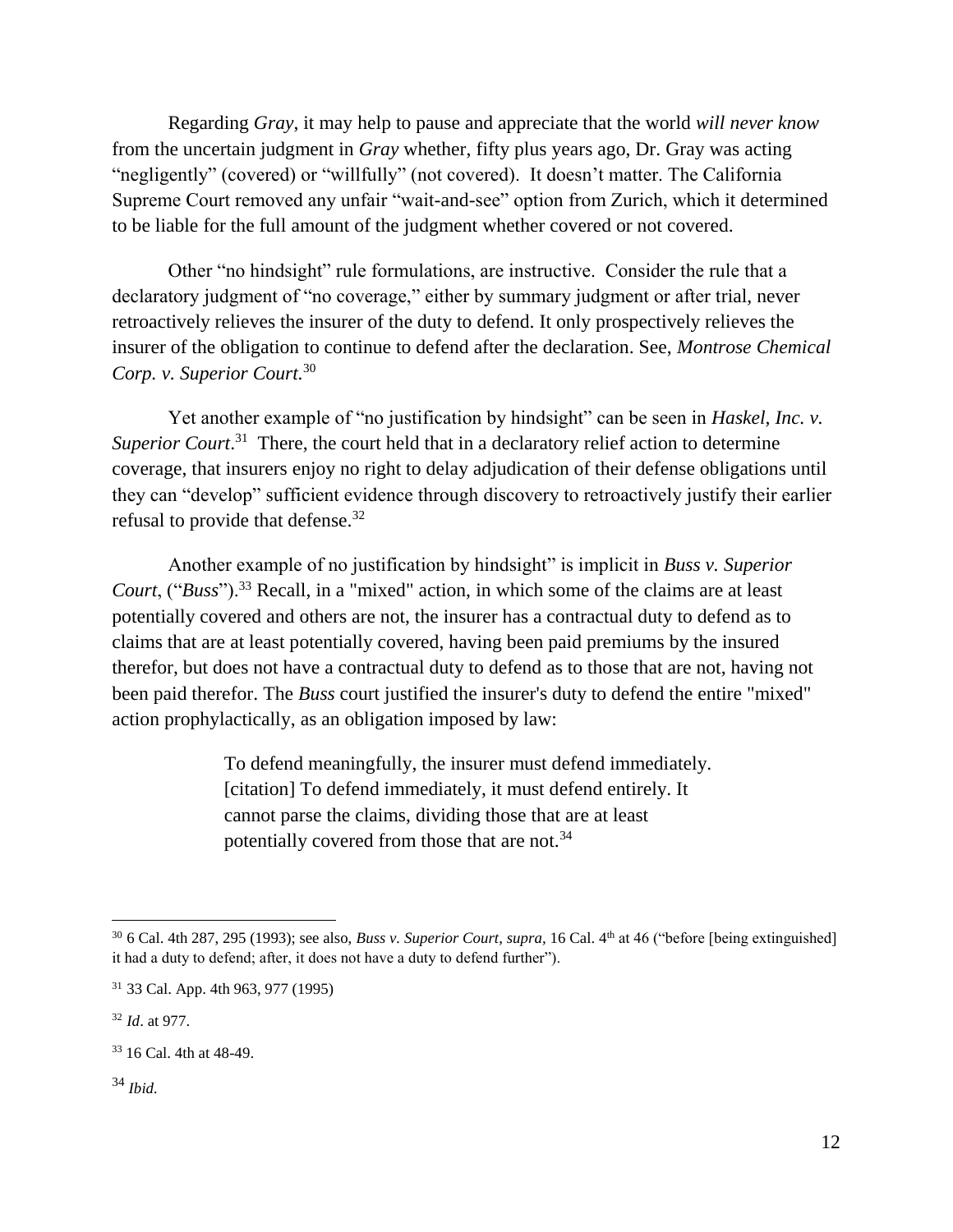Allowing non-defending insurers to look back at a post-breach settlement and demand evidence of "coverage" would contradict the reasoning and policy expressed in *Buss.*

The *Buss* court held *defending* insurers could seek reimbursement for defense costs provided they can be allocated solely to the claims that are not even potentially covered.<sup>35</sup>

The point here is that GOT-U's "*new* facts" were obtained in discovery that was *after the fact of breach* and *after the fact of settlement*. There are two principles that can be argued: First, on a basic level, post-breach settlements can never be "tested" for "coverage" because they are not judgments, hence, indemnification plays no analytical role; and second, equally important, facts newly "discovered" by insurers, are unavailable except as relevant to whether the post-breach settlement was reasonable and not collusive (and in a proceeding where such issue was raised).

## **B. Post-breach Judgments based on Principles of Collateral Estoppel are distinguishable from post-breach settlements**

 GOT-U seeks to manufacture a convenient "one-size-fits-all" rule whereby it can scrutinize P's reasonable, non-collusive post-breach *settlement* for "coverage." GOT-U may attempt to rely on certain California Supreme Court cases to support the general notion that, "like post-breach *judgments*," post-breach settlements must be "covered" by the same indemnity standard.<sup>36</sup>

The *rationale* of these post-breach *judgment* cases matters. *Geddes* was squarely based on established principles of *collateral estoppel*. The very words convey, without question, the application of collateral estoppel principles. Here are the words:

> An insurer that has been notified of an action and refuses to defend on the ground that the alleges claim is not within the policy coverage is *bound* by a judgment in the action, in the absence of fraud or collusion, as to *all material findings of fact essential to the judgment of liability* of the insured. The insurer is not *bound*, however, as to issues *not necessarily adjudicated*

 <sup>35</sup> *Id*. at 54.

<sup>36</sup> Cases such as *Geddes & Smith, Inc. v. St. Paul-Mercury Indemnity Co*. (1959) 51 Cal. 2d 558 ("*Geddes*") and *Hogan v. Midland National Ins. Co.* (1970) 3 Cal. 3d 553 ("*Hogan*")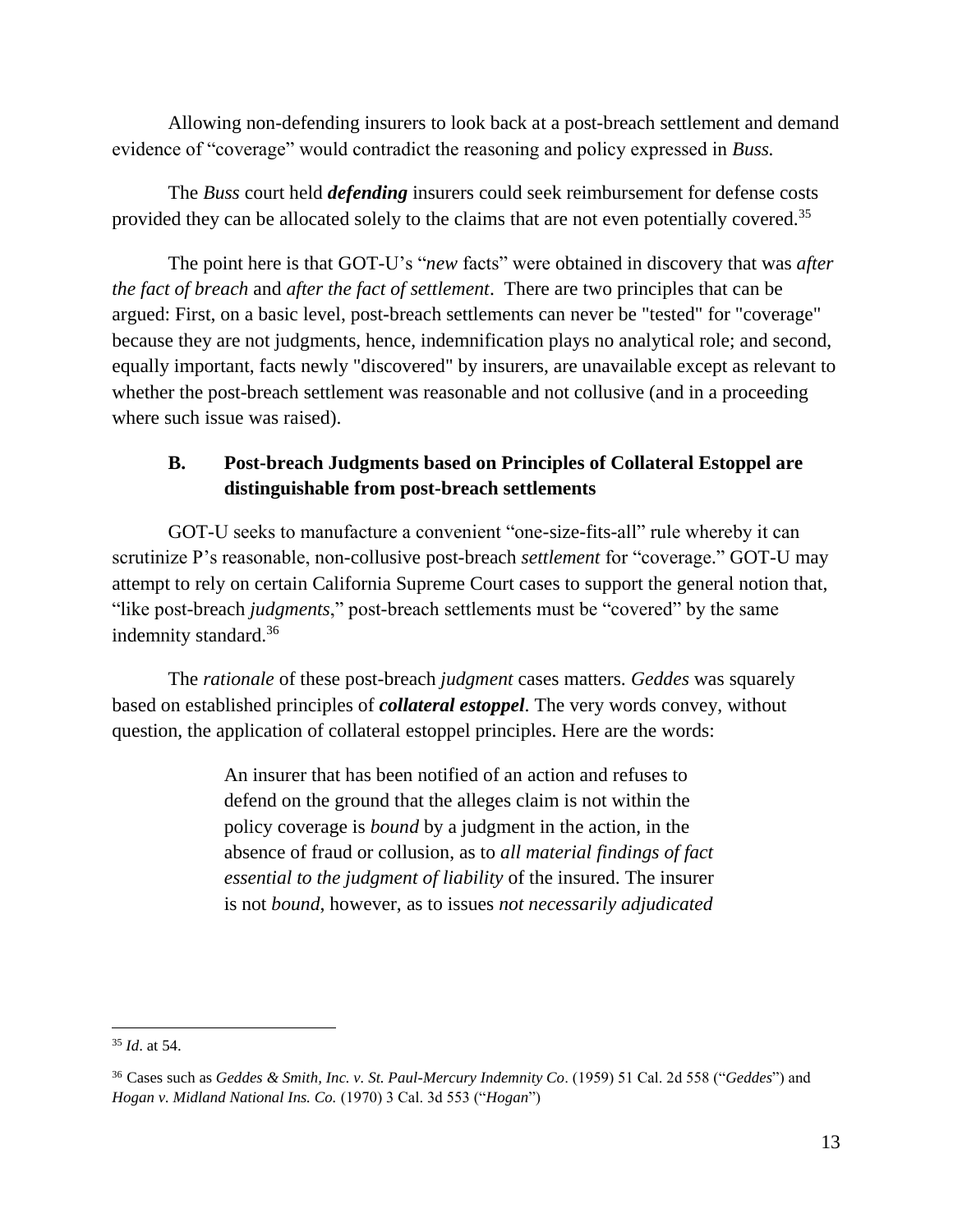*in the prior action* and can still present any defenses not inconsistent with the judgment against the insured. <sup>37</sup>

The court in *Geddes* cited and relied upon the Restatement of Judgments, § 107a, pp. 513-518. <sup>38</sup> By 1959, when *Geddes* was published, collateral estoppel had been wellestablished in California jurisprudence.

In *Bernhard v. Bank of America*<sup>39</sup> the Supreme Court pointed out that the doctrine of res judicata not only bars re-litigation of the same cause of action once a final determination has been made by a court of competent jurisdiction, it also precludes a reexamination as between the parties or their privies of any *issue* necessarily decided if the issue is involved in any subsequent lawsuit brought on a different cause of action. <sup>40</sup>

Thus, in *Geddes*, the high court faithfully applied collateral estoppel principles and ruled that in a suit on a judgment to enforce the policy an insurer may or may not be "bound" by a judgment depending on whether coverage issues were litigated to finality.<sup>41</sup> The reasoning in *Geddes* does not extend to settlements.

*Geddes* was followed by *Hogan* in 1970 which *also* applied collateral estoppel principles. Factually, *Hogan* involved a "mixed" or "severable" judgment. The resolution of factual matters in the underlying action allowed the court to determine that some damages were covered and some were not.

P would do well to observe four (4) common threads that run through *Geddes* and *Hogan*:

- (1) In each case there was a breach of the duty to defend;
- (2) In each case the insured provided for his own defense;
- (3) In each case there was a post-breach judgment which included factual findings that either did, or did not, permit the court to apply collateral estoppel principles so as to "bind," or not, the insurer; and

<sup>37</sup> *Geddes, supra,* 51 Cal. 2d. at 561.

<sup>38</sup> *Id.*, at 562.

<sup>39</sup> 19 Cal.2d 807 (1942)

<sup>40</sup> *Id.*, at 810.

<sup>41</sup> See, *Geddes, supra,* 51 Cal. 2d at 561.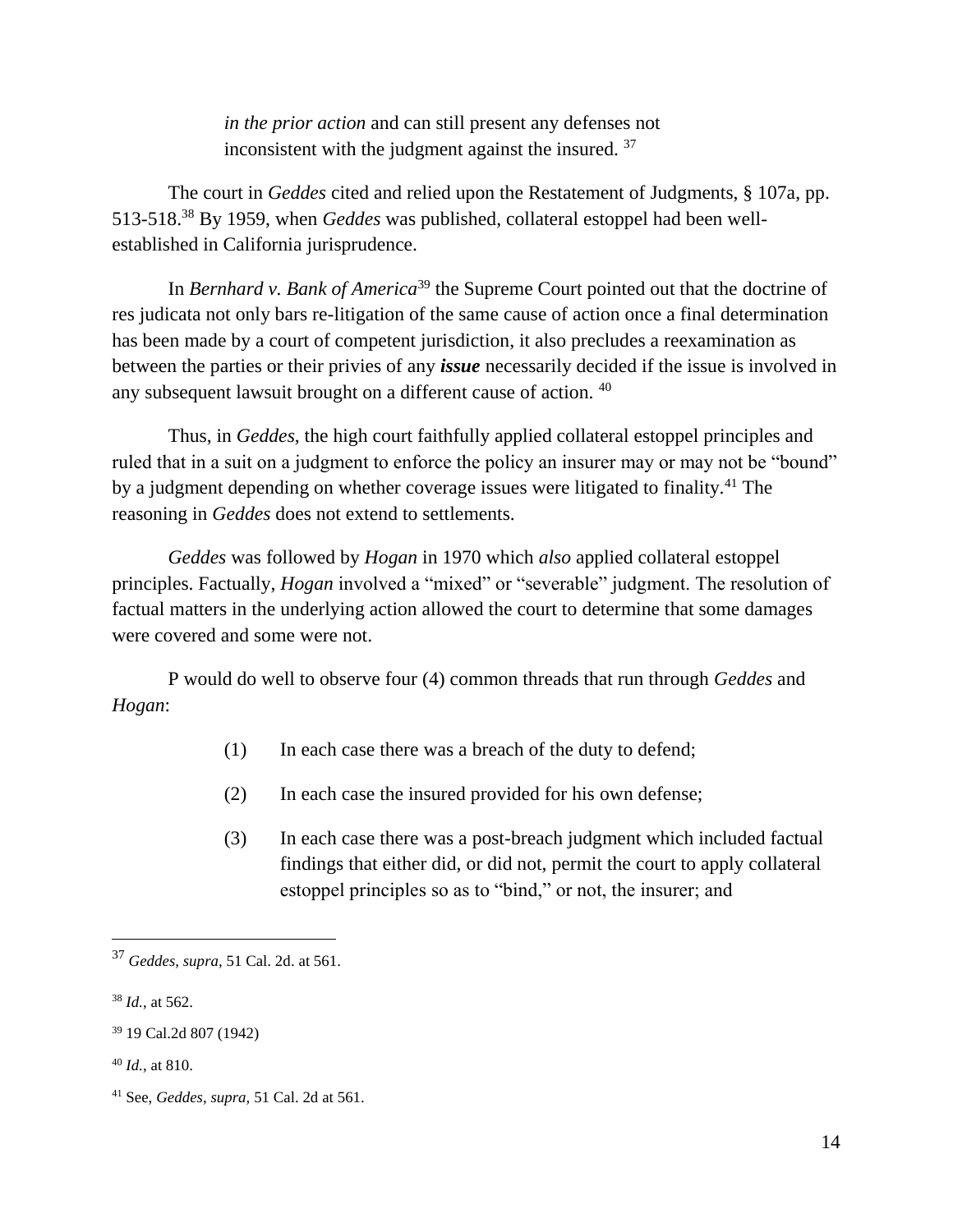(4) In each case the claim was for indemnity "on" a judgment to enforce a policy's terms and provisions.<sup>42</sup>

*Hogan* was no different.

[O]ne of the consequences of an insurer's failure to defend is that it may be bound, in a subsequent suit to enforce the policy (or in a direct action under Ins. Code §11580), by the express or implied resolution in the underlying action of the factual matters upon which coverage turns. $43$ 

As seen, the rule of *Geddes* and *Hogan* is squarely based on principles of collateral estoppel. Those principles *only* apply to indemnity claims on a judgment or direct statutory actions on a judgment for indemnity coverage.

The collateral estoppel rule applicable to certain post-breach *judgment*s, exemplified by *Geddes* and *Hogan*, cannot be "crazy glued" to post-breach *settlements* or even to *all* post-breach judgments.

The seminal case of *Gray v. Zurich Ins. Co.*<sup>44</sup> is instructive here. The suit Zurich *should* have defended arose out of an altercation between Dr. Gray and Mr. Jones. Jones sued in Missouri aggressively alleging an assault, seeking both actual and punitive damages.<sup>45</sup> Zurich refused to defend on the ground the complaint alleged an intentional tort which fell outside the coverage of the policy. *Id*. Dr. Gray thereafter unsuccessfully defended on the theory of self-defense; he suffered a judgment of \$6,000 actual damages although no punitive damages were awarded. *Id.* 

Gray sued Zurich for *damages* for failure to defend. *Id.*, at 267. Zurich's defenses included that "the judgment in the third-party suit upholding the claim of an intentional bodily injury operates to [collaterally] 'estop' the insured from recovery."<sup>46</sup>

<sup>42</sup> Regarding the *last* point, the claim in *Geddes* was for *indemnity.* The first sentence says so: "Plaintiff appeals from a judgment for defendant *in an action to recover on an insurance policy* issued by defendant to [insured]." *Geddes, supra*, 51 Cal.2d at 561. Thus, the court had to compare the material findings essential to the judgment with the terms and conditions of an insurance policy.

<sup>43</sup> *Pruyn v. Agricultural Ins. Co*., 36 Cal. App. 4th 500, 514 n. 15 (1995) (J. Croskey's characterization of *Hogan.*)

<sup>44</sup> *Gray*, *supra,* 65 Cal. 2d 263.

<sup>45</sup> *Id*., at 267.

<sup>46</sup> *Id*. at 269.In *Gray*, the "judgment" in the underlying case was *not clear.* That's an understatement. The record on appeal included a mishmash of Dr. Gray's offer of proof (rejected by the trial court), exhibits introduced at trial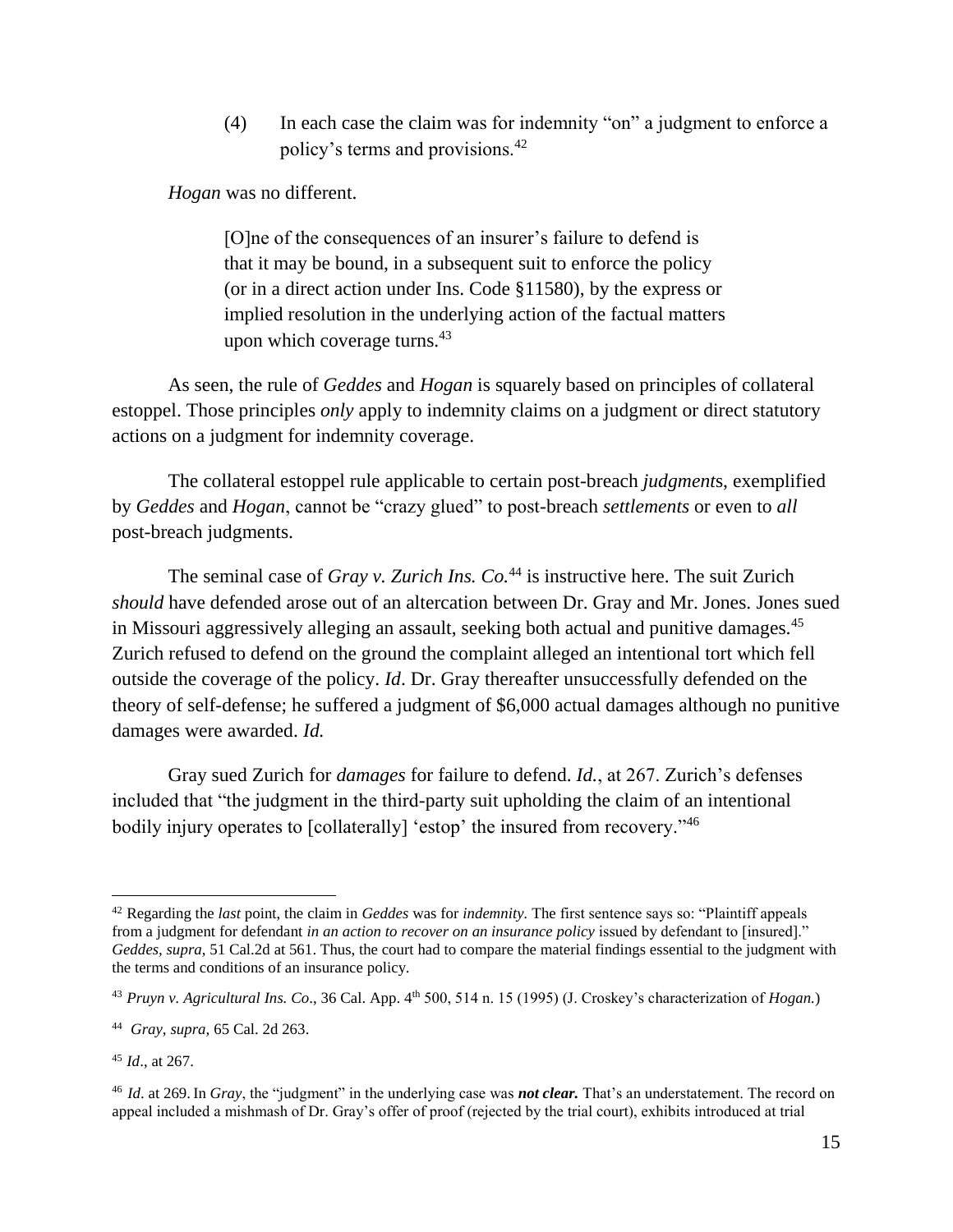The court rejected Zurich's argument that if the judgment in a third-party suit goes against the insured it operates as "res judicata or collateral estoppel in the insured's action or proceeding against the insurer."<sup>47</sup>

*Gray* stands for the proposition that "... the insurer [who wrongfully fails to defend] is liable [for the amount of the judgment against its insured] whenever the trial in the underlying action involved a theory of recovery within the coverage of the policy and it was not clear whether the jury's verdict was based upon that theory."<sup>48</sup>

Why did the court in *Gray* determine that an "unclear," post-breach judgment was not susceptible to collateral estoppel? For one thing, an "unclear" judgment from which no one can intuit whether Dr. Gray was negligent (covered) or acting intentionally (not covered) could not "bind" the insurer under collateral estoppel principles. However, that was not the end the analysis*.* Based on *public policy*, the non-defending insurer, Zurich, was held liable for the amount of the unclear, post-breach judgment because it had subjected or exposed its own insured to the risk of that adverse judgment. The court reasoned: "If he [the insured] is to be required to finance his own defense and then, only if successful, hold the insurer to its promise by means of a second suit for reimbursement, we defeat the basic reason for the purchase of the insurance."<sup>49</sup>

Recall, the four (4) suggested threads running through the G*eddes/Hogan* rule. Applying those to *Gray*, while there *was* a breach of the defense obligation and while Dr. Gray *did* provide for his own defense, there were *no factual findings* in the judgment clear enough to "bind" the insurer; *and,* Dr. Gray's claim was *not for indemnity* "on" the judgment in any event. Dr. Gray's claim was for damages.

Similarly, in *Mullen v. Glens Falls Ins.* Co.,<sup>50</sup> the insurer wrongfully refused to defend or indemnify even though at the time of the refusal it was aware of facts giving rise to the potential for coverage. The insurer was not permitted to point to the "uncovered" judgment in the third party's action against the insured to show the absence of actual or

l

consisting of pleadings and the verdict in the Missouri suit and a copy of the subject insurance policy. The parties waived findings of fact and conclusions of law. *Id.* at 267.

<sup>47</sup> *Id.* at 278.

<sup>48</sup> See, e.g., *Hogan v. Midland Nat. Ins. Co.*, *supra,* 3 Cal. 3d at 566; also, *Pruyn v. Agricultural Ins. Co.*, *supra,* 36 Cal. App. 4th at 514, n. 15.

<sup>49</sup> *Gray, supra,* 65 Cal. 2d at 278.

<sup>50</sup> 73 Cal. App. 3d 163 (1977).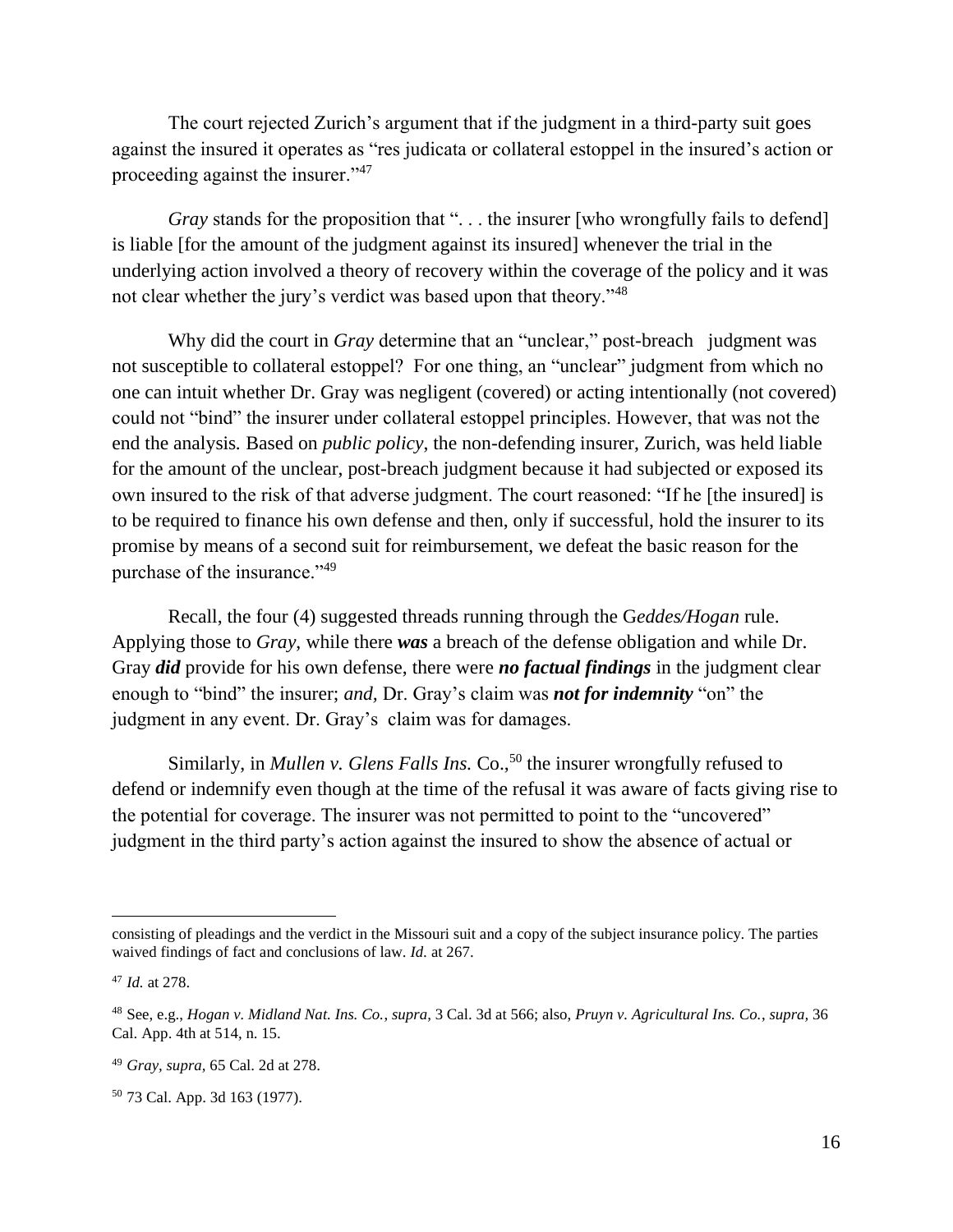potential coverage.<sup>51</sup> Again, as *Mullen* illustrates, an "uncovered" judgment was deemed not susceptible to collateral estoppel based on *public policy*.

*Amato v. Mercury Casualty Co.<sup>52</sup>* ("*Amato*") followed the holding in *Mullen*. *See, Amato,* at 832. It also followed *Gray. Amato,* at 833.

In *Amato* a post-breach judgment was clearly uncovered because the jury found by special verdict that Ms. Sutton did reside with Mr. Amato; hence, the "Resident Relative Exclusion" would have negated coverage. See, *Id.* at 830 (re the special verdict) and at 837 (re the exclusion). However, that was not the result. In *Amato* the appellate court found the insurer liable for the full amount of the uncovered judgment. The court drew a clear and powerful distinction between Mr. Amato's claim for breach of the defense duty, on the one hand, and Ms. Sutton's direct-action claim for coverage under *California Ins. Code* §11580, on the other. Recall, the court's teaching:

It may seem 'quixotic' that Sutton is denied recovery on her direct action on the policy but Amato is entitled to recover for Mercury's failure to defend. However, the distinction is explainable by the *difference in nature of their respective claims*. Sutton's claim depends on the contract terms of the coverage provisions of the insurance policy, whereas Amato's claim is based on the judicially expanded duty to defend. It is well established in California that 'an insurer that wrongfully refuses to defend is liable on the judgment.<sup>53</sup>

Recall, again, the four (4) threads running through *Geddes/Hogan.* In a post-breach *settlement* situation, the "third" and "fourth" threads are always absent. There is neither a judgment nor any "factual findings" upon which collateral estoppel might be based, not even theoretically. Also, and importantly, the nature of a post-breach settlement claim is never for "indemnity." It never seeks payment "on" a judgment and it is never a direct action under §11580. It is always a claim for damages based on the judicially expanded defense obligation.

<sup>51</sup> See, *Mullen v. Glens Falls Ins. Co., supra*, 73 Cal. App. 3d at 173-174 (explaining that ". . . a contrary holding would force the insured to finance his own investigation and the defense of the lawsuit, and then to seek reimbursement in a second lawsuit against the insurance company. . . [T]his could deprive [the insured] of the expertise and resources available to the carriers in making prompt and competent investigations as to the merits of lawsuits filed against their insureds"). The echo of *Gray* is unmistakable.

<sup>52</sup> , 53 Cal. App. 4th 825 (1997)

<sup>53</sup> See, *Amato v. Mercury Cas. Co., supra*, 53 Cal. App. 4th at 839 (emphasis added).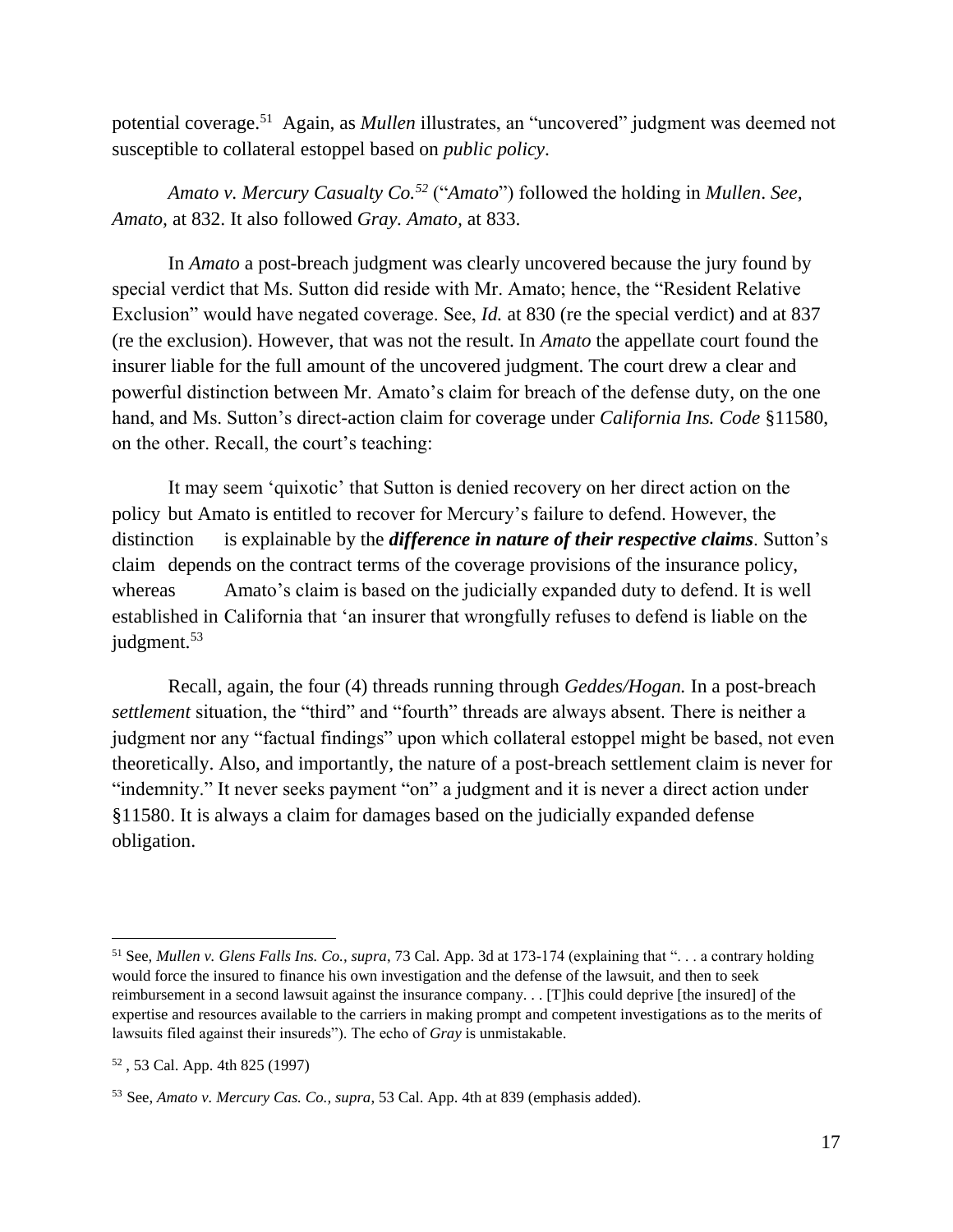## **C. Permitting GOT-U to Challenge "Coverage" with respect to a post-breach settlement ignores that GOT-U breached an implied-in-law duty to** *also* **defend those claims that were not potentially covered**

Virtually all courts agree that in a "mixed" action, that is, an action that contains claims that are at least potentially covered along with claims that are not, the insurer must defend the entire action.<sup>54</sup> In such a mixed action, the insurer has a contractual duty to defend as to claims that are at least potentially covered, having been paid premiums by the insured therefor, but does not have a contractual duty to defend as to those that are not, having not been paid therefor.

In *Buss v. Superior Court*, <sup>55</sup> the California Supreme Court ruled that in a "mixed" action, in which some of the claims are at least potentially covered and others are not, there is a *contractual* duty to defend the claims at least potentially covered and an *implied-in-law* duty to defend, prophylactically, claims that are not. <sup>56</sup>

It follows that where an insurer fails or refuses to defend a "mixed" action, it necessarily breaches two (2) separate and distinct defense obligations. In the hypothetical, D, the abandoned insured, was not only exposed to claims that were at least potentially covered but also to claims that were not.

Post-breach settlements obviously resolve *all* claims, potentially covered and otherwise. GOT-U would have no reason based in logic or the law why it must be allowed to locate a covered "pearl" that may, or may not be buried in "mixed" sands. The damage to D, the insured, is the amount fixed by a reasonable post-breach settlement—not simply the amount, if any, that might be allocated to a "portion" of D's detriment.

It bears mention that a *pointless* search for the "covered" pearl in mixed sands would also be impossible in any event. GOT-U seeks to impose on courts and litigants two (2) separate tasks: First, trying to identify or reconstruct which alleged facts supported claims that were potentially covered, and Second, trying to determine whether these alleged facts might have been proven, had the insurer not breached.

The search is not only pointless—it's unfair. GOT-U, in breach, should not be allowed to divert money otherwise available for defense of D into a convenient war chest with which to defeat P's (assigned) claims for reimbursement. Also, GOT-U should not be

 $\overline{a}$ 

<sup>54</sup> RLLI, §14, Reporter's Note, b. *The duty to defend the whole action.*

 $55$  16 Cal.  $4<sup>th</sup>$  35 (1997)

<sup>56</sup> *Id.*, 48-51.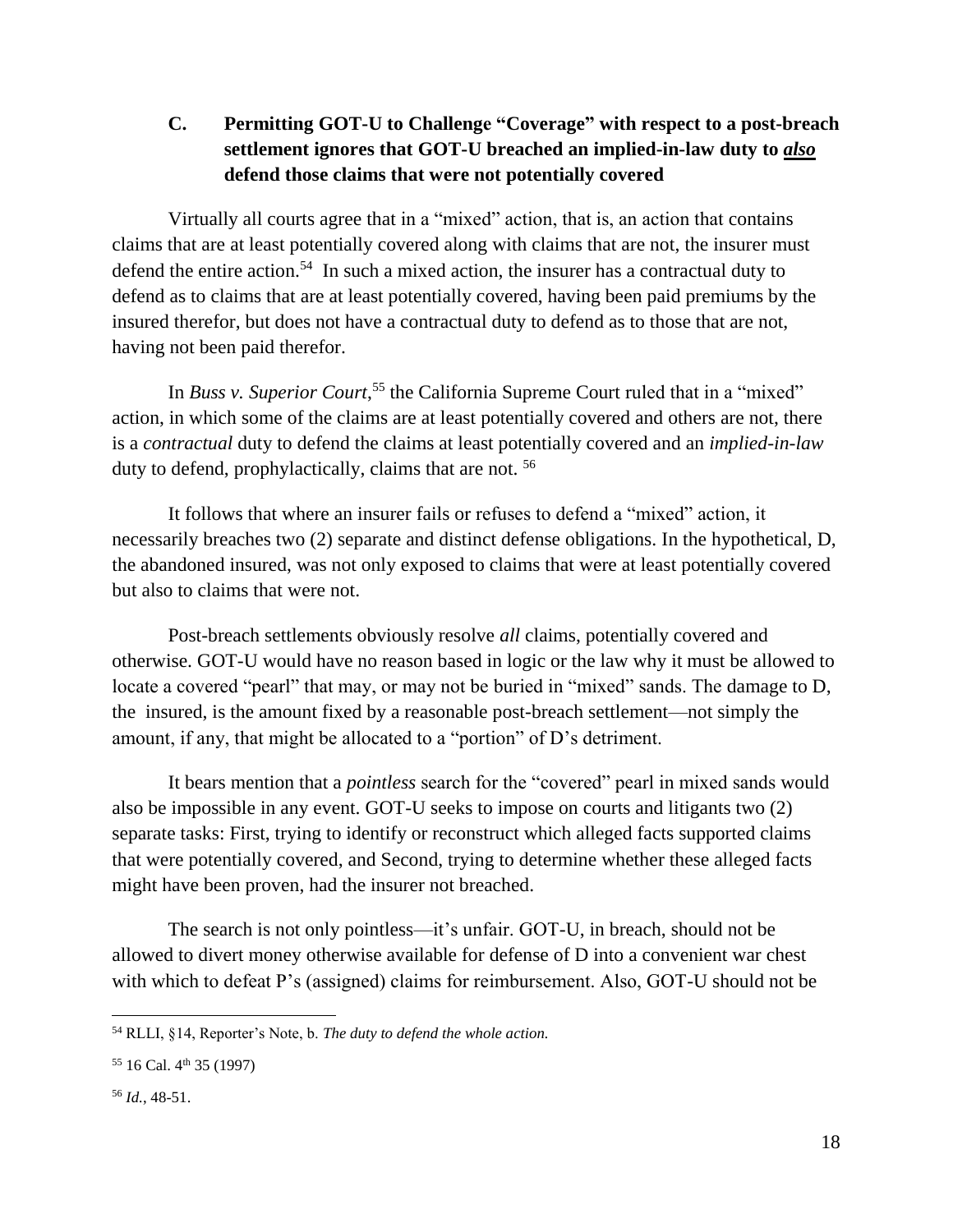allowed to use post-breach "discovery" to garner hindsight evidence regarding "noncoverage" of the post-breach settlement, as discussed above.

The court in *Buss* justified the insurer's duty to defend the entire "mixed" action prophylactically, as an obligation imposed by law:

> To defend meaningfully, the insurer must defend immediately. [citation] To defend immediately, it must defend entirely. It cannot parse the claims, dividing those that are at least potentially covered from those that are not.<sup>57</sup>

At the heart of the *Buss* decision is the concept that *by defending* the entire "mixed" action, as they are obligated in law to do, insurers were entitled to look back retroactively for allocation and reimbursement. It is hard to imagine the California Supreme Court, applying the logic of *Buss*, would tolerate a rule whereby GOT-U, a *non-defending* insurer would be permitted to look back at a post-breach settlement and demand evidence of "coverage."<sup>58</sup> The "look back" prerogative whereby insurers can seek reimbursement for settlements always presumes and is conditioned upon there having been no antecedent breach of the defense obligation.

# **D. GOT-U failed to defend; thus, it had no viable "Reservation of Rights" with which to later disclaim coverage even in the event of an adverse judgment against D; in the context of a post-breach** *settlement***, GOT-U has no greater rights**

Recall, GOT-U did not defend. It follows that GOT-U did not (and could not) "reserve" any rights to dispute or disclaim coverage even in the event of an adverse judgment against D. In the context of a post-breach settlement, setting aside that "coverage" is irrelevant, GOT-U's position seems even less tenable.

If a liability insurer's reservation of rights is to have any useful meaning, it must be in the context of its performance of its duty to defend or settle. It is universally understood that an insurer may accept defense of a lawsuit without raising any objection to coverage, but, by so doing, it waives its right to contest coverage at a later date.<sup>59</sup> In most jurisdictions, a

<sup>57</sup> *Buss v. Superior Court*, *supra,* 16 Cal. 4th at 49, 939 P.2d at 775.

<sup>58</sup> The same observation could be made about yet another Supreme Court case, *Johansen c. Calif. State Auto. Assn. Inter-Ins. Bur*., 15 Cal. 3d 9, 19 (1975) (stating that "if, having reserved its right to assert a defense of non-coverage and having accepted a reasonable [settlement] offer, the insurer subsequently established the non-coverage of its policy, it would be free to seek reimbursement of the settlement payment from its insured").

<sup>59</sup> *Truck Ins. Exchange v. Superior Court*, 51 Cal.App.4th 985, 993; 59 Cal.Rptr. 2d 529 (1996).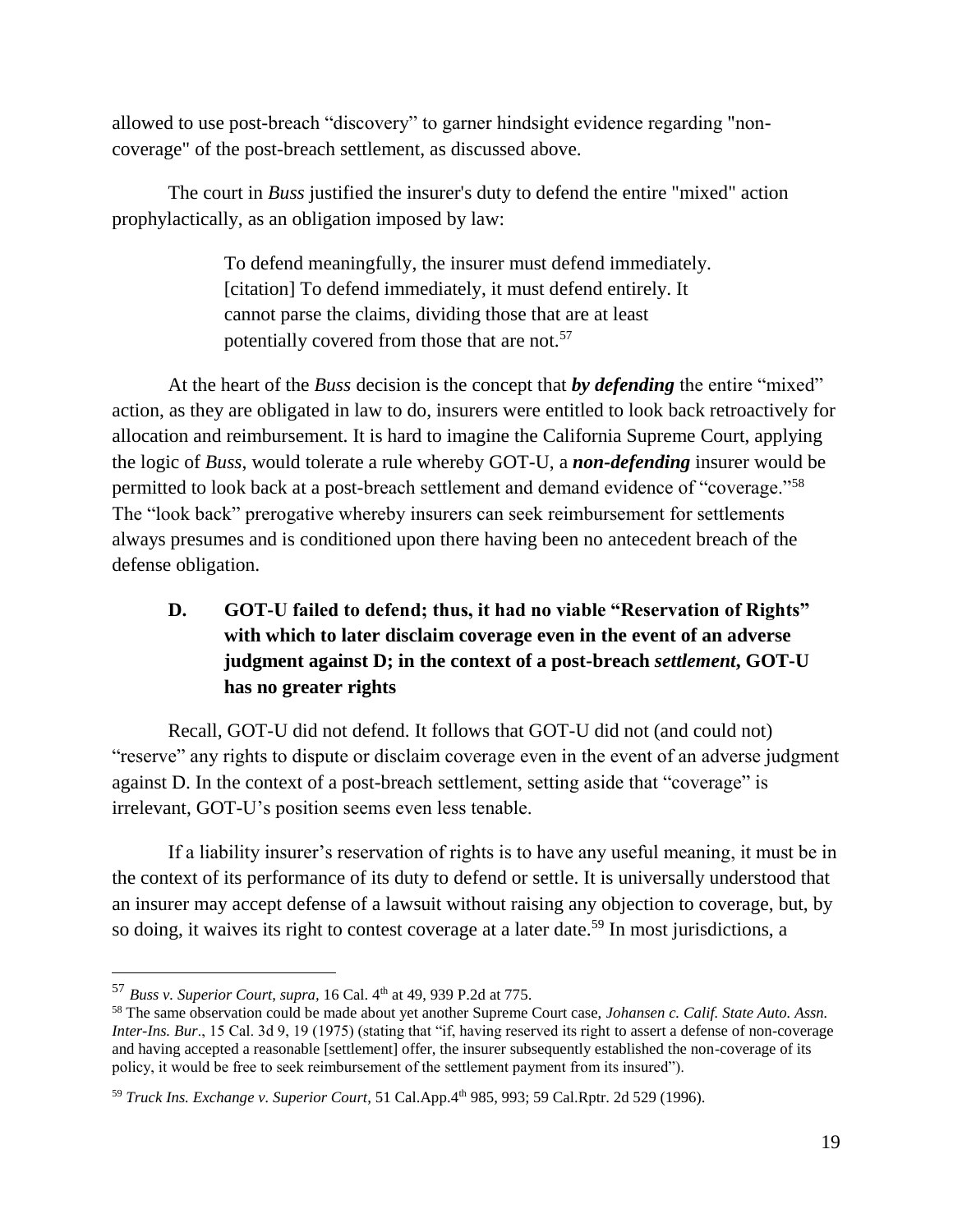wrongfully non-defending insurer that purports to issue a reservation of rights is be deemed to have waived its "reserved" defenses to coverage.<sup>60</sup> The implied or deemed waiver rule discourages insurers who defend without reserving rights. They pose a potential risk of unfair prejudice to the insured who may be denied the right to protect its coverage interests.<sup>61</sup>

It's worth mentioning, Washington takes no back seat when it comes to strong pronouncements:

> We therefore hold that when an insurer wrongfully refuses to defend, it has voluntarily forfeited its ability to protect itself against an unfavorable settlement, unless the settlement is the product of fraud or collusion.<sup>62</sup>

The California Supreme court in two landmark cases provides that an insurer's defense under reservation of rights preserves an insurer's "due process" rights to later contest both its defense obligation and allows it, in the proper circumstances, to contest its settlement obligations.<sup>63</sup>

A rule allowing a wrongfully non-defending insurer to attempt to allocate a settlement (or judgments) discourages insurers from defending under reservation of rights. The liability insurer's reservation of rights exists to protect both the insurer and the insured by allowing an insurer who is under of its obligations under the policy to undertake a defense while reserving its rights to ultimately deny coverage.<sup>64</sup>

 $60$  See RLLI,  $§15$ , Reporter's Note a ("Although the requirement that the insurer must reserve its rights was originally grounded in estoppel, 'a review of the case law reveals it has since developed into a distinct doctrine that stands on its own.'" [citations omitted]); see also, Couch on Insurance, Third Edition, §239:107 ("It must be generally be shown by the party claim a waiver that the person against whom the waiver is asserted had, at the time, knowledge, actual or constructive, of the existence of his or her rights or all the material facts upon which they depended, and the same requirement applies to equitable estoppel").

<sup>61</sup> See RLLI, §15, Comment a; but see, *Standard Mut. Ins. Co. v. Lay*, 989 N.E.2d 591 (Ill. 2003) (rejecting "presumed prejudice" and requiring proof of prejudice to the insured).

<sup>62</sup> Thus stated the Supreme Court of Washington in *Truck Ins. Exchange v. VanPort Homes, Inc.* 147 Wash. 2d 751, 765-6 (2002).

<sup>&</sup>lt;sup>63</sup> See, *Buss v. Superior Court (Transamerica Ins. Co.)*, 16 Cal.4<sup>th</sup> 35 (1997) (preserving equitable right of defending insurer under reservation of rights to seek reimbursement of defense fees for clearly uncovered claims in mixed actions); *Blue Ridge Ins. Co. v. Jacoobsen*, 25 Cal. 4<sup>th</sup> 489 (2001) (preserving the equitable right of a settling insurer under reservation of rights to seek reimbursement of uncovered settlement amounts from the insured).

<sup>64</sup> *R.T. Vanderbilt Company, Inc. v. Hartford Accident & Indemnity Co.,* 156 A.3d 539, 621 (Conn.App. 2017).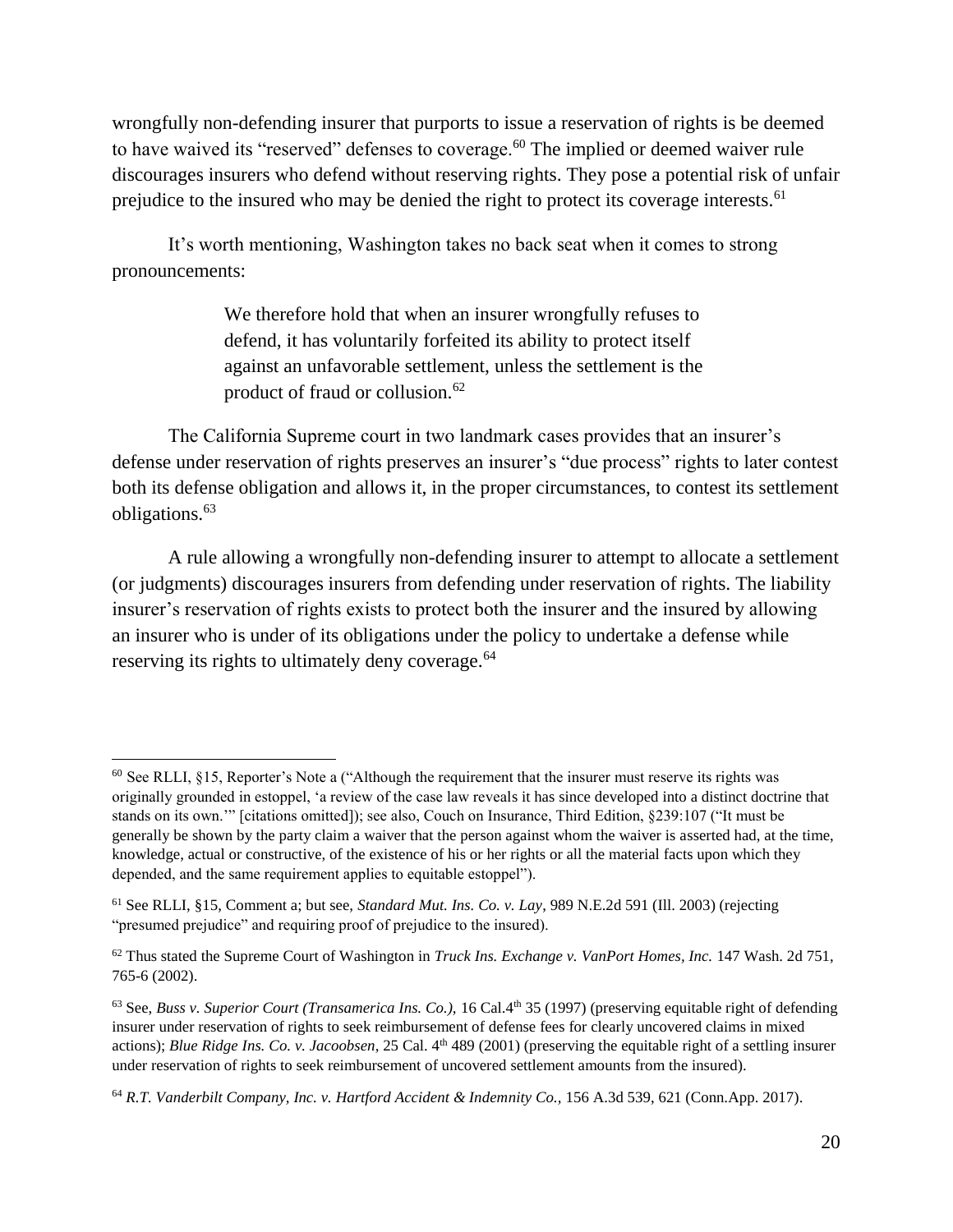#### **V. Conclusion**

As Insurers have known for decades, there are risks or perils to breaching the defense obligation. This paper addresses *one* such peril—perhaps the greatest peril in actual fact.

The thesis here is that upon breach, the insured has the right to enter into a reasonable and non-collusive settlement. The settlement creates presumptions of the insured's liabilityin-fact and the amount thereof. The post-breach settlement should not be challenged on the basis it is not "covered" for the many compelling reasons explained above. The post-breach settlement established and quantified the insured's damages—period, full stop to the analysis.

That the insured's post-breach settlement included an assignment of all assignable at law claims against the insurer in consideration of a limited recourse provision or covenant not to execute is of no consequence. This is so because the assignment was not a "gift" to the third party claimant—it was a necessary transfer of property to resolve the dispute.

Insurers can and should self-protect by defending with reservations of rights. By so doing they will not be estopped from later disputing coverage in the event of an adverse judgment nor can they be deemed to have waived any right to do so.

Finally, recognizing that post-breach settlements need not be established as "covered" is fair and just. The judicial system can ill-afford countless "second suits" by insureds or their assignees wherein and whereby they are forced to prove an irrelevant or perhaps even impossible thing, namely, that a post-breach settlement is "covered." Insurers should not deprive their insureds of defenses which were contractually promised—nor should they use money "saved" as convenient war chests to defeat the pointless second suits. Finally, universal recognition of the "peril" of post-breach settlements will provide an appropriate incentive against breaches of the duty to defend.

#### **AFTERWORD**

The well-articulated issues and researched positions presented in the substantive paper are (mostly) presented from the policyholder perspective. The insurer side of these same issues, in and out of California, undeniably comes to very different conclusions on the public policy and legal premises presented. We leave the reader with certain comments and ideas for thought to aid a hopefully robust discussion at the May meeting.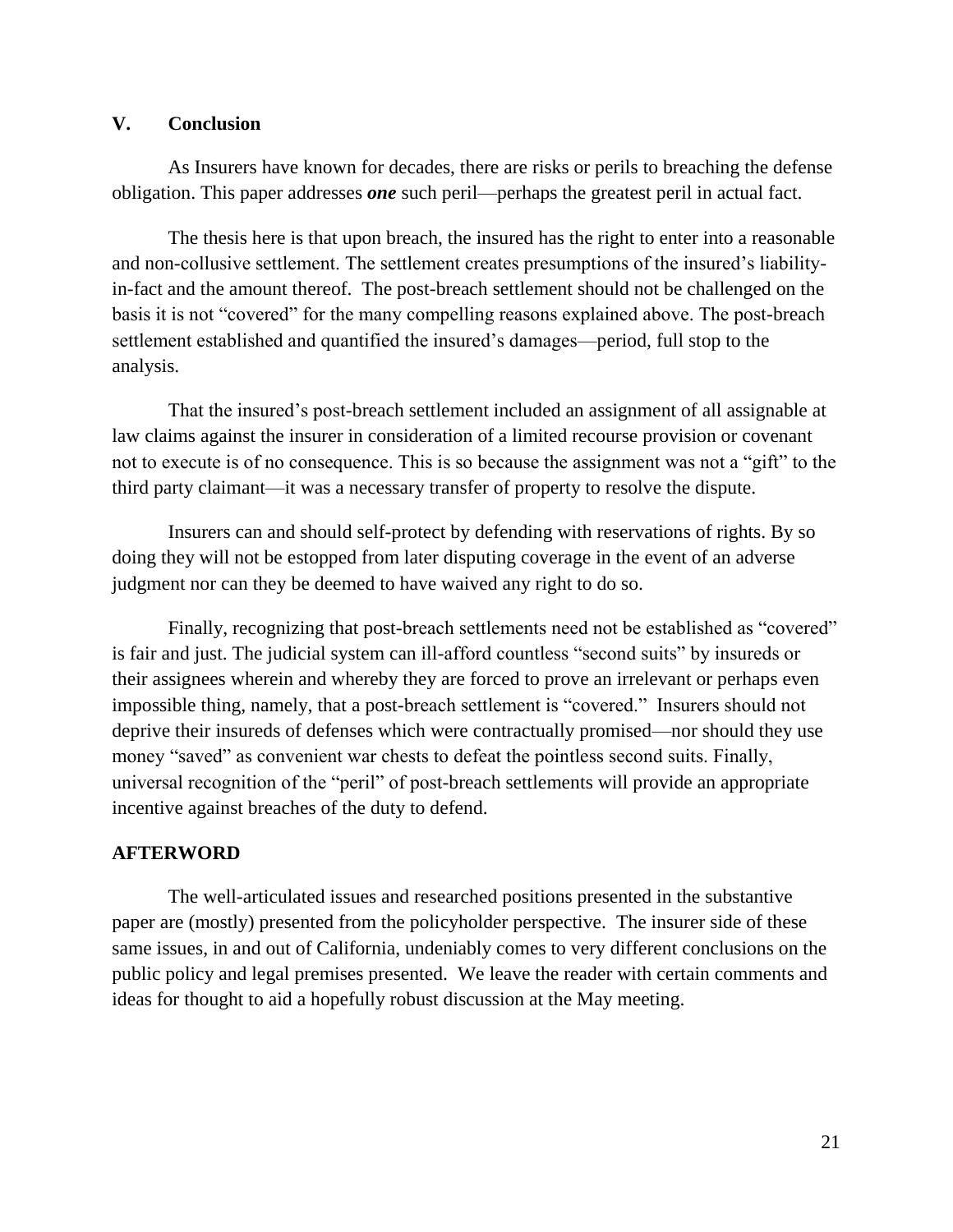The duty to defend and the duty to indemnify are separate obligations evaluated under different standards.<sup>65</sup> While a defense is owed for a claim potentially covered based on the allegations asserted, the duty to indemnify is a separate contractual obligation based on the actual facts. Under the hypothetical proposed, the assignee claimant stands in the shoes of the insured and is therefore entitled, under a breach of contract theory, to no greater coverage than the insured would have been entitled to receive. And, at least under some states' laws, "even if a liability insurer breaches its duty to defend, the party seeking indemnity still bears the burden to prove coverage if the insurer contests it."<sup>66</sup> Said differently, the doctrines of waiver and estoppel cannot be used to create insurance coverage where none exists under the terms of the policy. <sup>67</sup>

The *Pruyn* case cited in the paper does not say that an insurer must pay for noncovered damages. Rather it says that the insurer should pay for amounts that "cannot be attributed to uncovered claims." <sup>68</sup> Moreover, while settlement reached without the insurance carrier's consent may create a presumption of the insured's underlying *liability* in a situation in which the insurer breached its duty to defend, this presumption does not address whether such liability is for a covered event. California precedent, starting with *Lamb v. Belt*  Cas. Co.,<sup>69</sup> has required proof of coverage for settled damages.<sup>70</sup>

Upon proof of a breach of the duty to defend, the insured or assignee is entitled to damages including defense costs but may not be entitled to the policy limit or amount of stipulated judgment unless there is first proof that the judgment is for a covered claim.<sup>71</sup> Of course, in California those costs may include the costs of *Cumis* counsel, the amount of the settlement for which there is coverage for such damage under the terms of the policy and

<sup>65</sup> *See King v. Dallas Fire Ins. Co*., 85 S.W.3d 185, 187 (Tex. 2002); *Trinity Univ. Ins. Co. v Cowan*, 945 S.W.2d 819, 821 (Tex. 1997).

<sup>66</sup> *Utica Nat. Ins. Co. v. American Indem. Co*., 141 S.W.3d 198 (Tex. 2004).

<sup>67</sup> *See, e.g., Texas Farmers Ins. Co. v. McGuire*, 744 S.W.2d 601, 602-03 (Tex. 1998).

<sup>68</sup> *Pruyn v. Agric. Ins. Co*., 36 Cal.App.4th 500, 42 Cal.Rptr.2d 295, 303 (1995), citing *Samson v. Transamerica Ins. Co*., 30 Cal.3d 220, 178 Cal.Rptr. 343, 636 P.2d 32, 44 (1981).

<sup>69</sup> 3 Cal.App.2d 624, 40 P.2d 311 (Cal. Ct. App. 1935)

<sup>70</sup> *See, e.g., Hogan v. Midland Nat'l Ins. Co.*, 3 Cal.3d 553, 476 P.2d 825 (Cal. 1970) and *Geddes & Smith, Inc. v. St. Paul Mercury Indem. Co.*, 51 Cal.2d 558, 561-62, 334 P.2d 881 (Cal. 1959). *See also Pruyn v. Agric. Ins. Co.*, 36 Cal.App.4th 500, 527-28, 42 Cal.Rptr.2d 295, 312 (Ct. App. 1995); *Xebec Dev. Partners, Ltd. v. National Union Fire Ins. Co.*, 12 Cal.App.4th 501, 545, 15 Cal.Rptr.2d 726, 749 (Ct. App. 1993), *disapproved on other grounds by Essex Ins. Co. v. Five Star Dye House, Inc.*, 38 Cal.4th 1252, 1265 n. 4, 137 P.2d 192, 199 n. 4, 45 Cal.Rptr.2d 362, 371 n. 4 (Cal. 2006).

<sup>71</sup> *See Pruyn*, 36 Cal.App.4th at 513, 42 Cal.Rptr.2d at 302.